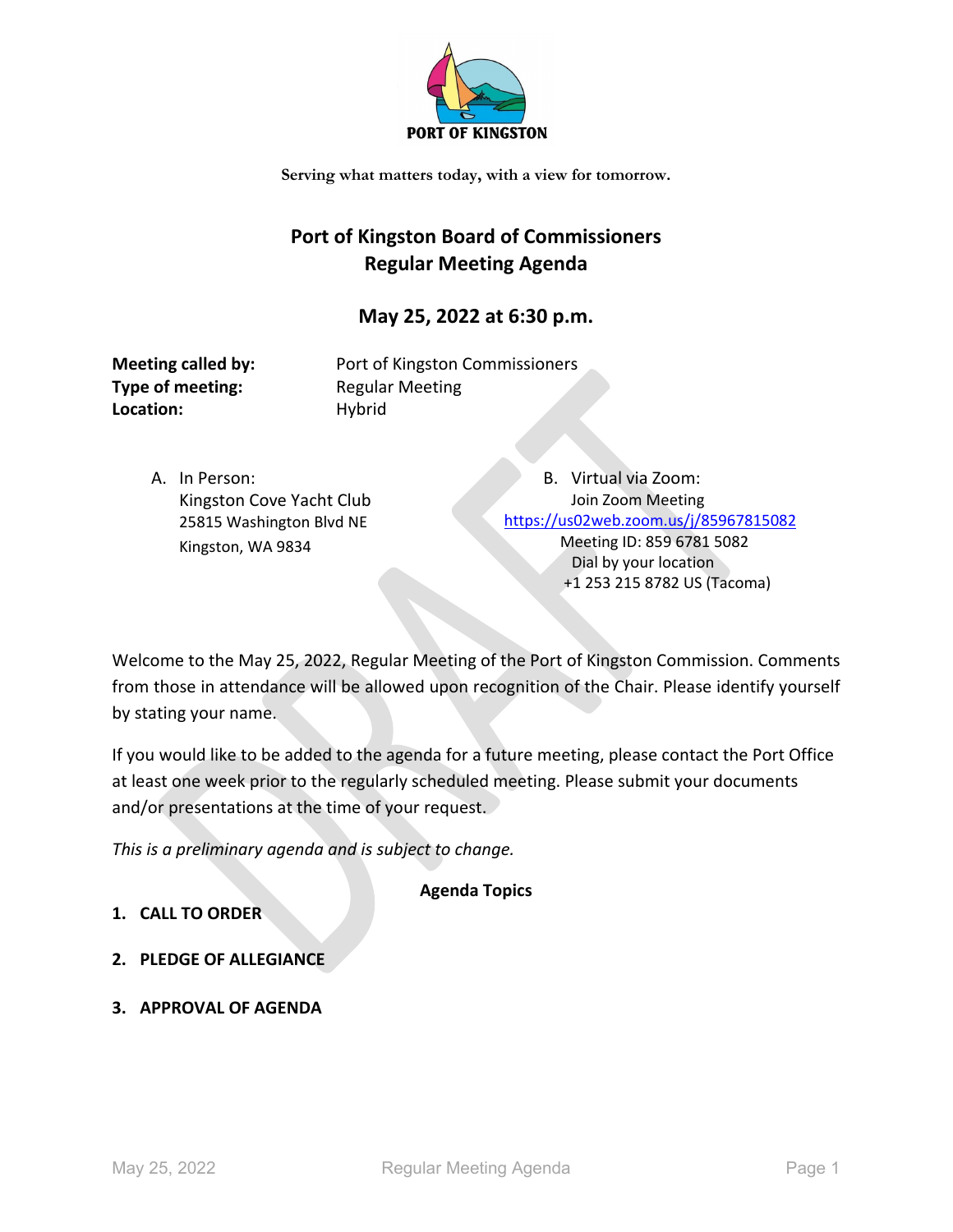

### **4. PUBLIC COMMENT**

Citizens may address the Commission regarding any item related to Port business, including items on the agenda.

### **5. CONSENT AGENDA**

These matters are routine and will be enacted by one motion of the Commission with no separate discussion. If discussion is desired, that item may be removed from the Consent Agenda by a Commissioner.

- A. Approve April 27, 2022, Regular Meeting Minutes
- B. Approve May 17, 2022 Special Meeting Minutes

### **6. ACTION ITEMS**

- A. Approve Executive Director to negotiate the Architectural Services Contract for the design of Commercial Building(s) at the Port of Kingston.
- B. Approve a retention bonus for full time employees.

### **7. FINANCIAL REPORT**

### **8. PUBLIC COMMENT**

Citizens may address the Commission regarding any item related to Port business, including items on the agenda**.**

### **9. COMMISSIONER REPORTS**

### **10. STAFF REPORTS**

**11. NEXT REGULAR MEETING:** Wednesday June 22, 2022 at 1:00 p.m. Hybrid

### **12.ADJOURN**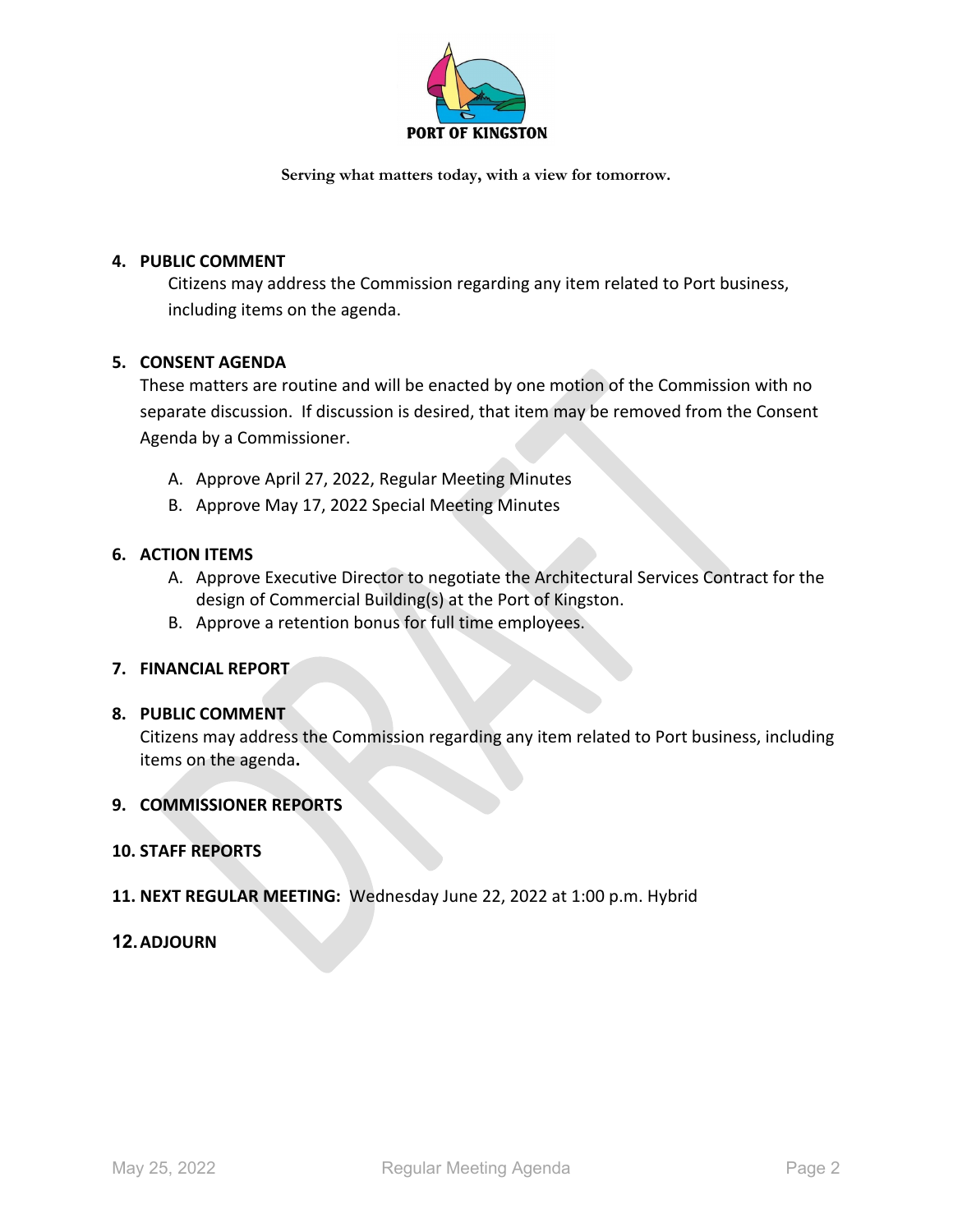

## **Port of Kingston Board of Commissioners Regular Meeting Minutes**

## **April 27, 2022, at 1:00 p.m.**

| Meeting called by: | Port of Kingston Commissioners         |
|--------------------|----------------------------------------|
| Type of meeting:   | <b>Regular Meeting</b>                 |
| Location:          | Hybrid - Kingston Cove Yacht Club/Zoom |

**Commission in Attendance** Staff in Attendance Public in Attendance Steve Heacock Greg Englin Greg Englin Anthony Hickman Laura Gronnvoll **Ray Carpenter** Mary McClure **Audra Trainer** 

# Torey Grandt Ashley Ferguson Rose Orcutt Marc Horton

## **Agenda Topics**

### **1. CALL TO ORDER**

Commissioner Heacock called the meeting to order at 1:02p.m.

### **2. PLEDGE OF ALLEGIANCE**

### **3. APPROVAL OF AGENDA**

Motion to approve agenda as written. Moved: Commissioner Gronnvoll Second: Commissioner McClure Vote: Pass 3-0

### **4. PUBLIC COMMENT**

None.

### **5. CONSENT AGENDA**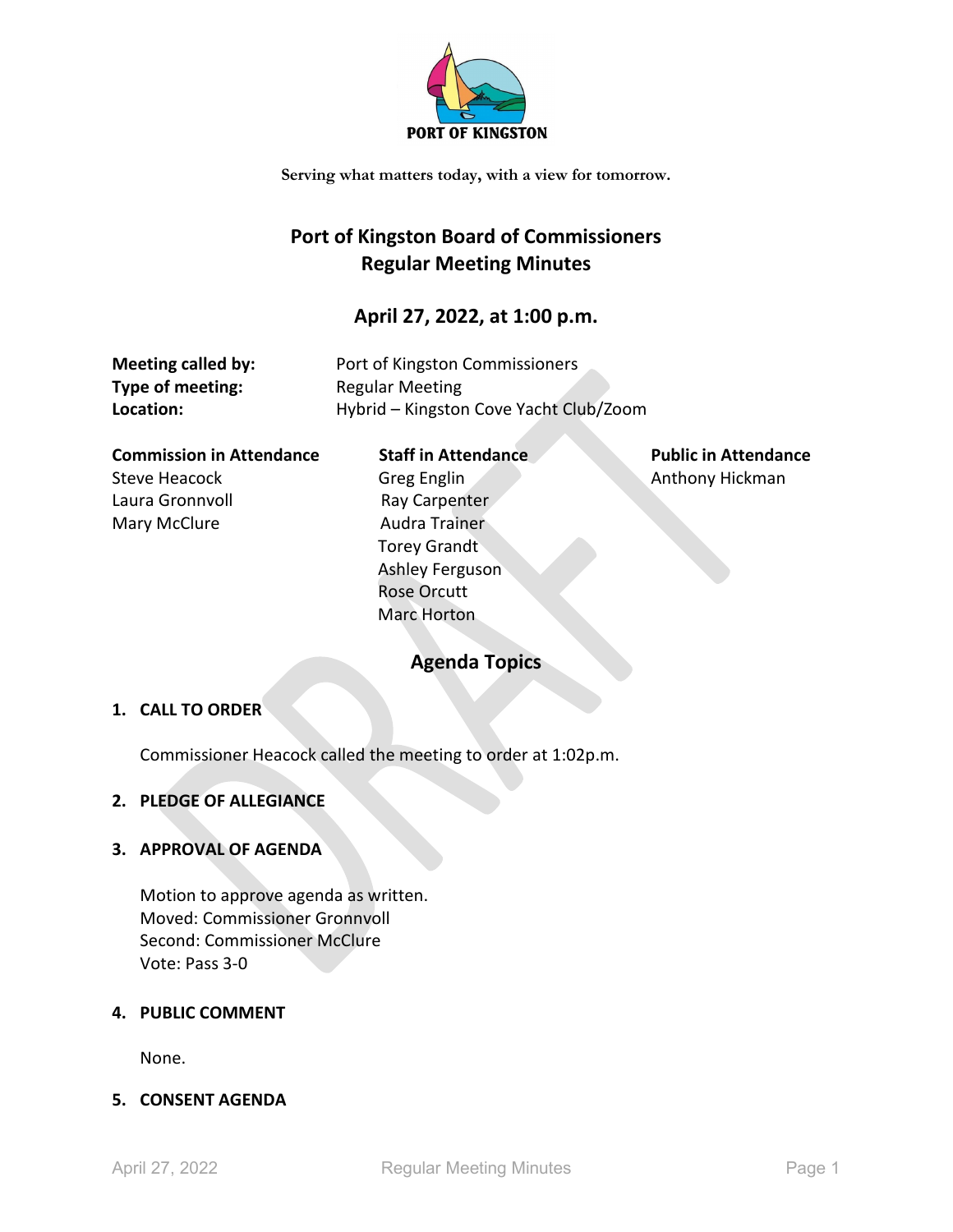

- A. Approve March 30, 2022, Regular Meeting Minutes
- B. Approve April 12, 2022, Special Meeting Minutes
- C. Approve March 2022 Warrants

Motion: Accept Consent Agenda as presented. Moved: Commissioner McClure Second: Commissioner Gronnvoll Vote: Pass 3-0

### **6. DISCUSSION ITEMS**

A. Port of Kingston Redistricting Resolution

Executive Director, Greg Englin reported that the legal description for the Port of Kingston Redistricting Resolution was reviewed and updated. Mr. Englin stated that the revised version will be submitted to the Kitsap County Auditor's Office and the Department of Justice.

### **7. FINANCIAL REPORT**

Controller Audra Trainer presented the financial report for the first quarter of 2022:

Mrs. Trainer stated that the first quarter(Q1) financials reflect a Total Income of \$619K, Total Expenses of \$517K, and \$60K of Net Ordinary Income, year-to-date. She added that the total cash reserves increased \$37K in Q1, with a balance of \$2.19M, with \$1.26M of that being in the Capital Projects Fund (committed funds). She shared that the Port currently owes \$760K on the LTGO Bond and that the ending cash position, including debt is \$1.14M. She also pointed out that Daily Parking is up \$37K budget. She reported that the Port received \$40K back from Washington State due to previous overpayment of Leasehold and Excise Taxes; she clarified that this check was just received today and is not reflected in the financial statements she presented today.

In response to a question posed by Commissioner Gronnvoll on the Kitsap Transit payment, Ms. Trainer stated that the amount is reflected in the financial statements and the 2021 balances.

### **8. PUBLIC COMMENT**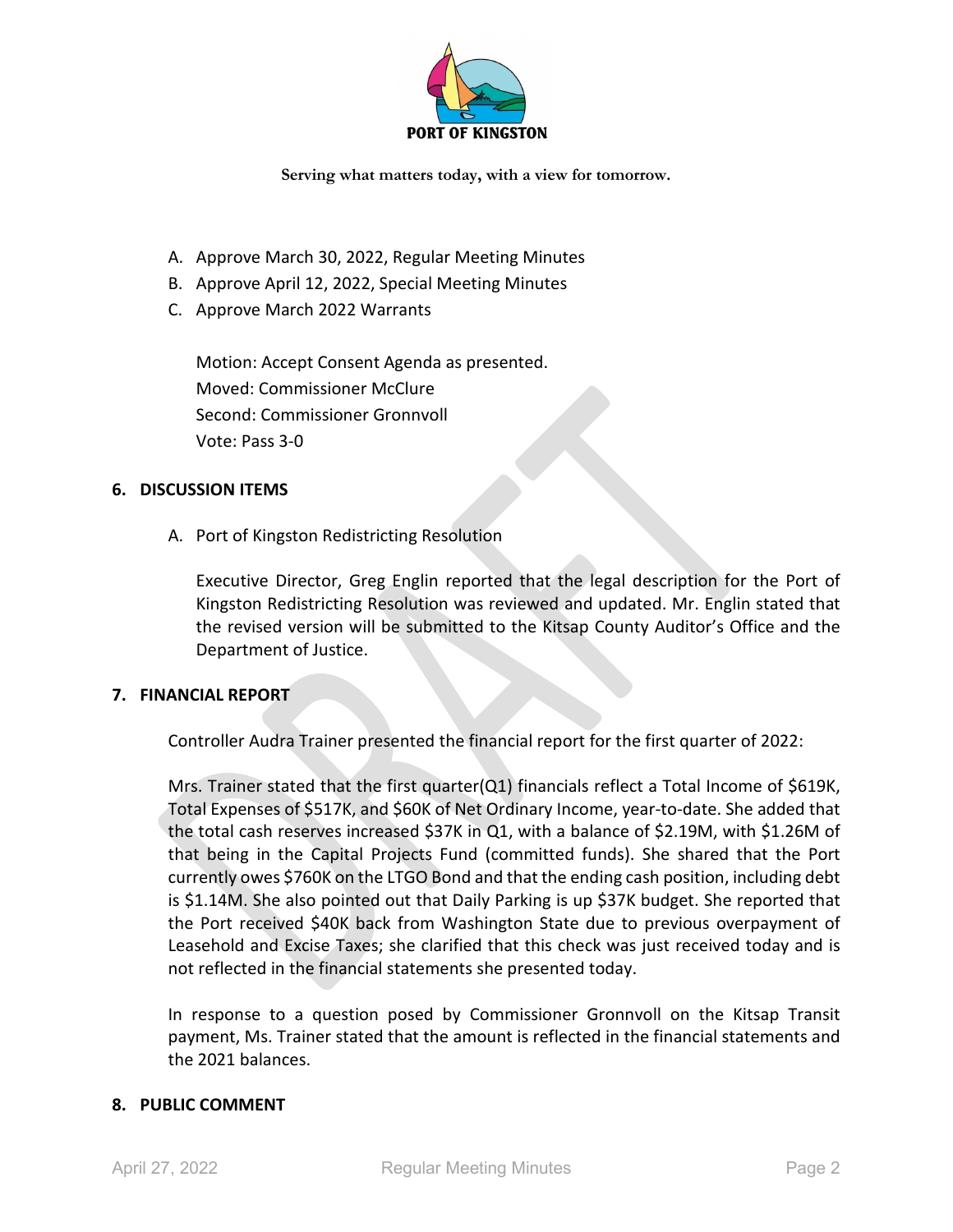

Anthony Hickman inquired when the Toth Property would be open to the public, specifically if it would be open for the Fourth of July. Harbormaster Ray Carpenter stated that Port staff is currently working to get the property safe and ready for public enjoyment but could not guarantee it would be by July  $4<sup>th</sup>$ , 2022.

### **9. COMMISSIONER REPORTS**

**Commissioner Laura Gronnvoll** started by complimenting Customer Service Coordinator, Ashley Ferguson's work on the community reader board, specifically her "themes of the month." She also announced that staff and the Commission would be attending a WPPA conference in Stevenson, WA; due to this, the regularly scheduled Commission Work Session for Tuesday, May 3, 2022, will be canceled.

**Commissioner McClure** noted that the Kingston Public Market's opening day would be the following Sunday, May 1, 2022. She expressed the Market's anticipation for a larger group of vendors and their eagerness to welcome a new Market Manager that comes with reputable experience and references. The Commission continued to discuss upcoming Market festivities and reflected on the previously mentioned growth in vendor attendance.

**Commissioner Heacock** shared that he attended the Kingston Community Advisory Council (KCAC) presentation from Kitsap County Public Works regarding the annual Transportation Improvement Project (TIP). Heacock expressed his belief that the Port should join the discussion regarding traffic-related concerns that would directly affect the Port.

Commissioner McClure added her concerns regarding upcoming possible traffic issues in Kingston, specifically those related to Washington State Ferries (WSF) automated transportation management system and the Arborwood development project. McClure stated that she also believes the Port should "work closely and constructively with the county" on the proposed solutions.

Discussion ensued on all possible traffic changes, including proposed roundabouts, new traffic signals, and increased traffic through school zones.

### **10. STAFF REPORTS**

**Harbormaster Ray Carpenter** started by thanking Port staff for outstanding customer service. He reported that Meydenbauer Yacht Club expressed appreciation for the hospitality received during their cruise to Kingston. He shared that the incoming yacht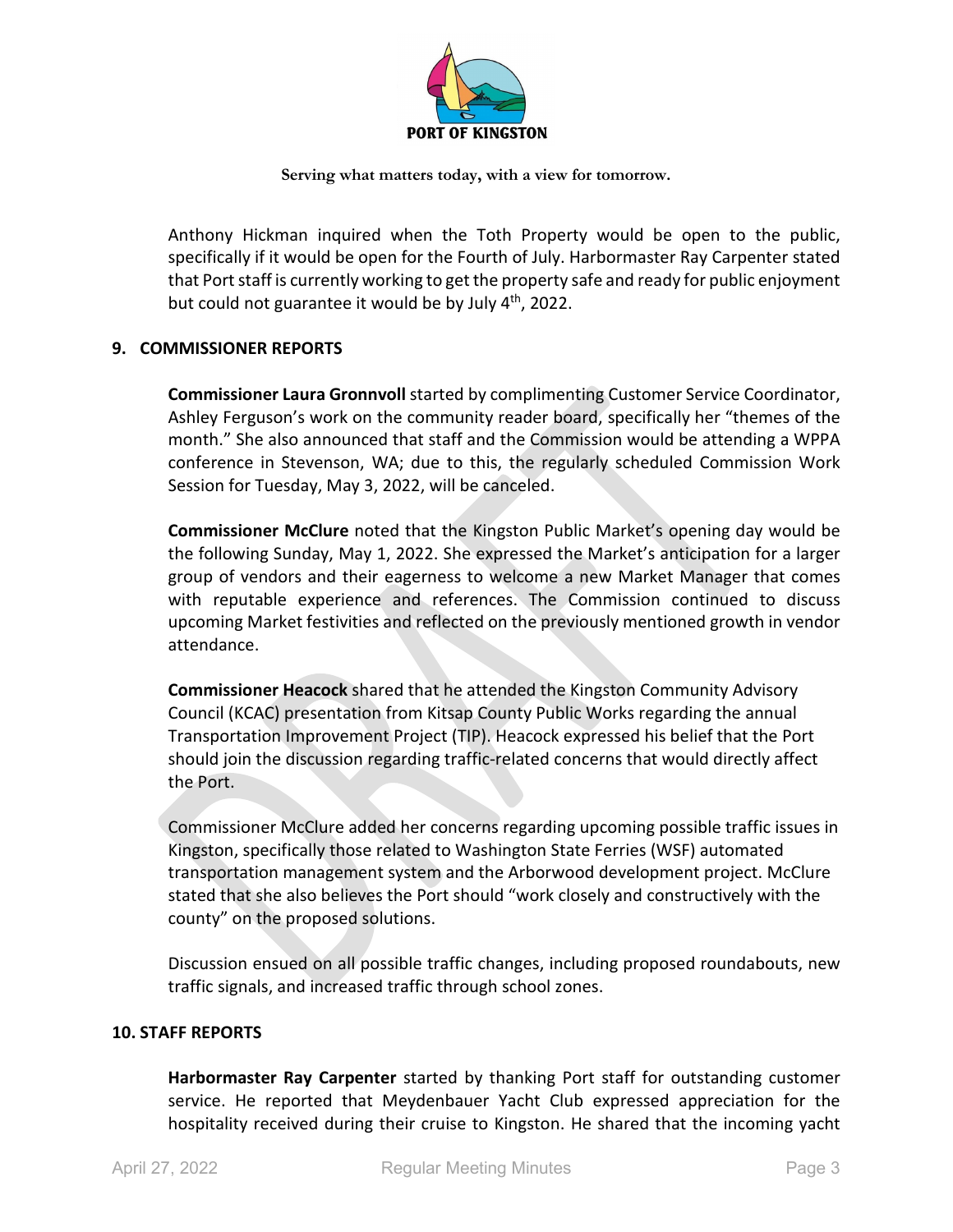

clubs are starting to use other Port facilities such as the event tent and stage and are also working with Kingston Cove Yacht Club to use the clubhouse. Mr. Carpenter expressed appreciation to the landscaping and maintenance staff for their upkeep of Port grounds and excitement for the upcoming Kingston Public Market season. He shared that the Port's work with the Chamber of Commerce has been very successful. He reported that the Port has reached out to the Department of Natural Resources to bring attention to the derelict vessel on Taree Road Bluff. Mr. Carpenter commented on the rising fuel prices and the possible effect it could have on the upcoming boating season. He finished his report by thanking Port management for their guidance.

Executive Director Greg Englin expanded on Mr. Carpenter's compliments to Port staff and Port's growth in recent years regarding business management and profits.

**Maintenance Manager Torey Grandt** reported that all facilities remained undisturbed after the first low tide event of the year. He added that Port staff would continue to monitor during these events. Mr. Grandt reported that maintenance staff will be starting the resurfacing of the Kitsap Transit Fish Pier now that materials are in stock. He shared that there are multiple pieces of landscaping equipment due for replacement, and the Port intends to replace these items with electric, low emissions options to be more environmentally conscious. Mr. Grandt reported that the Guest Dock Wi-Fi project is ready to begin; dependent on availability of supplies, he estimates it should be complete by June. In response to a question from Commissioner McClure, Grandt stated that there will be no disruptions in the Wi-Fi service during this project. Discussion ensued regarding the possibility of extending the reaches of Port Wi-Fi in the future, specifically up to the WSF terminal.

In response to a question posed by Commissioner Heacock regarding the success of the bird deterrent project, Mr. Grandt reported that the sprinklers have been installed and are functional and the maintenance team is adjusting as necessary.

Commissioner McClure commented that she appreciates Mr. Grandt's concern for water consumption and environmentally conscious practices/equipment.

**Controller Audra Trainer** started by complimenting Mr. Grandt's management of expense control. Mrs. Trainer reported that the Port hired Vanessa Ressler as a part-time Public Records Coordinator. She stated that Ressler would be handling Public Records Requests and organizing records retention in preparation for an upcoming three-year audit in the last quarter of 2022. She shared the Port will no longer be using Hearthstone CPA services but proposed the idea of bringing in a firm to complete financial statement audits periodically. She touched on Financial Analyst Staci Hebert's Cash Flow Model. She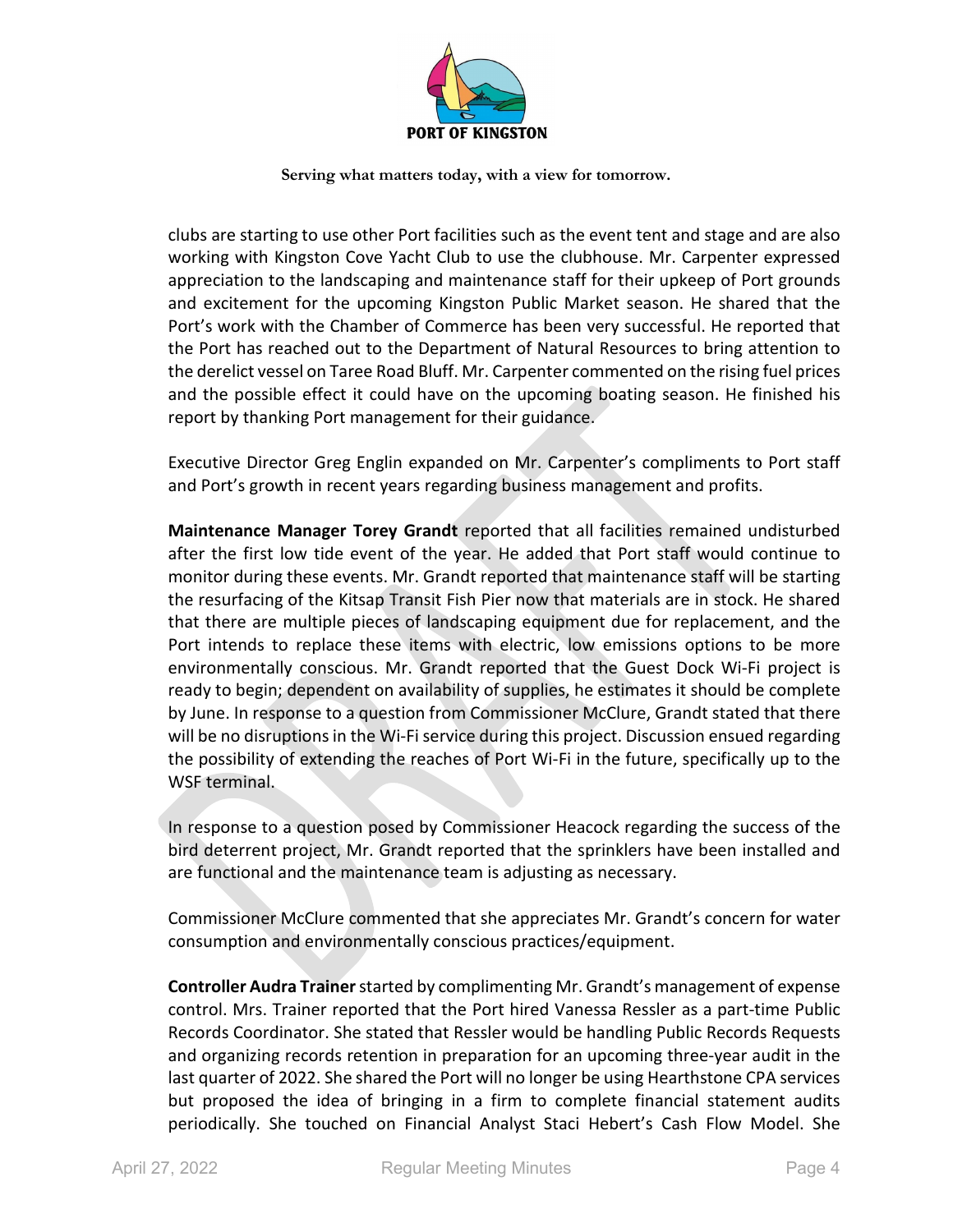

commented that it has been a valuable tool to show projections up to 30 years out for base scenario assumptions; these assumptions will be used for funding recommendations, business development, and asset management, according to Mrs. Trainer. She recognized Customer Service Coordinators Rose Orcutt and Ashley Ferguson for their work with auditing agreements and daily business processes and procedures.

**Customer Service Coordinator Ashley Ferguson** reported that she and fellow Customer Service Coordinator Rose Orcutt have been working to ensure all tenants comply with the Port's Rules and Regulations and Moorage Agreements. She shared that she has converted hard copies of records retention over to digital files for more efficient storage.

**Customer Service Coordinator Rose Orcutt** reported that day-to-day marina business is beginning to pick up with the start of Peak season.

**Executive Director Greg Englin** highlighted Ms. Ferguson and Ms. Orcutt's work on revising the Monthly Leased Parking Agreement to align with current business practices.

Mr. Carpenter and Mr. Englin discussed the increase in revenue from the Port's parking lot.

Mr. Englin pointed out the increase in Transient Moorage revenue and attributed it to the Port's office staff. He reported that the Port has interviewed architectural firms to redevelop the tent pad area and that those findings would be presented to the commission for consideration in the next Work Session. He stated that the Port has reached out to Kitsap County regarding the RCO Grant for the public restroom renovation; the County will have to approve the proposed design before purchases are made. He also stated that the position of the new restroom may have to be reconsidered due to possible shoreline issues. He closed by thanking all Port staff for their hard work.

### **11. NEXT REGULAR MEETING:** Wednesday May 25, 2022, at 6:30 p.m. Hybrid

### **12.ADJOURN**

Motion: Adjourn at 1:51p.m. Moved: Commissioner Gronnvoll Second: Commissioner McClure Vote: 3-0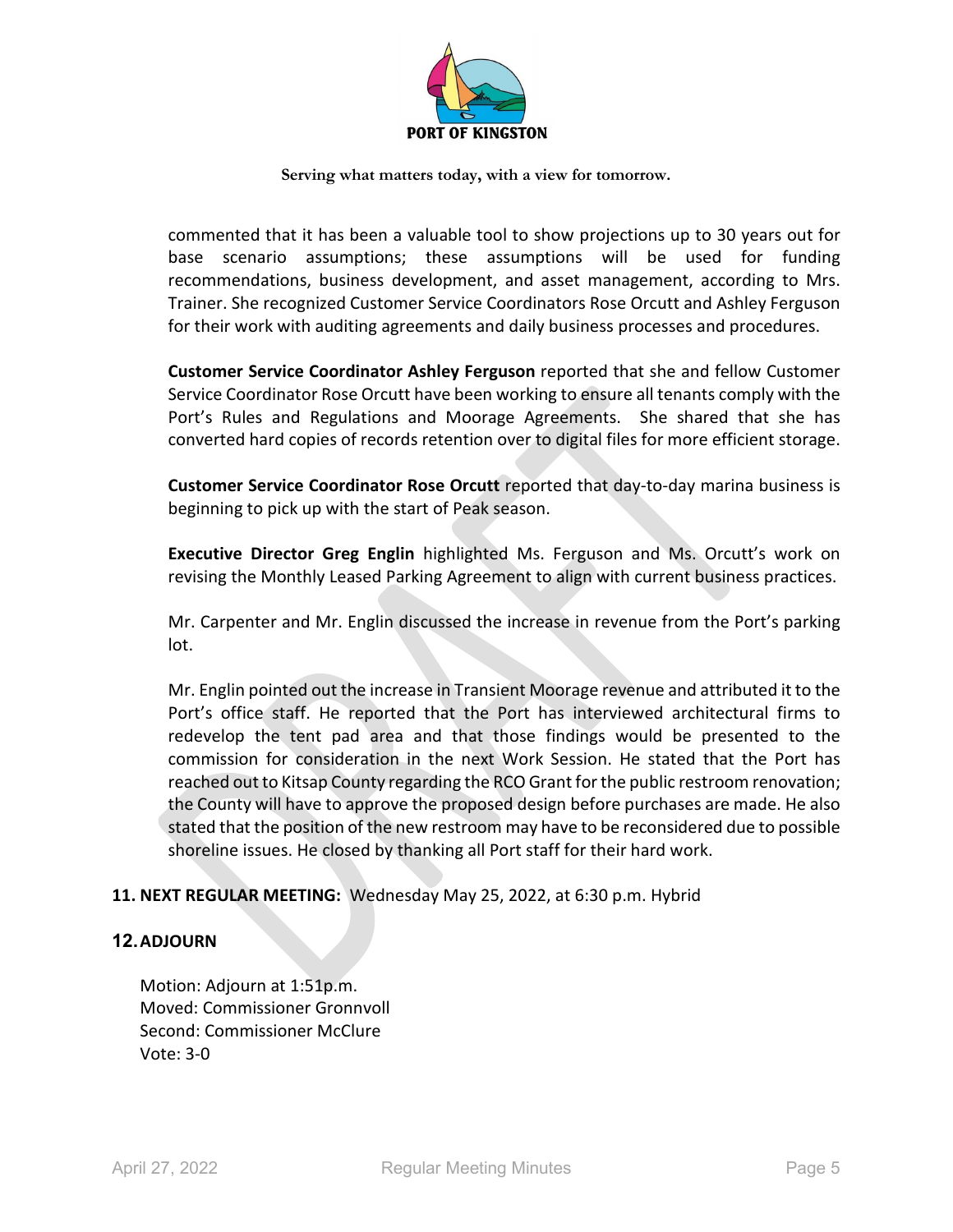

## **Port of Kingston Board of Commissioners Special Meeting Minutes**

### **May 17, 2022 at 8:30 a.m.**

| <b>Meeting called by:</b> |
|---------------------------|
| Type of meeting:          |
| Location:                 |

Port of Kingston Commissioners **Type of meeting:** Special Meeting **Location:** Hybrid

### **Commissioners Present** Steve Heacock Laura Gronnvoll Mary McClure

**Staff Present** Greg Englin

A. In Person: Port of Kingston Admin Conf. Rm. 25864 Washington Blvd Kingston, WA B. Virtual via Zoom:

### **1. CALL TO ORDER**

Commissioner Heacock called the meeting to order at

### **2. APPROVAL OF AGENDA**

### **3. RECESS TO EXECUTIVE SESSION**

Commissioner Heacock recessed the meeting into Executive Session at 8:46 am per RCW 42.30.110 (c) To consider the minimum price at which real estate will be offered for sale or lease when public knowledge regarding such consideration would cause a likelihood of decreased price. However, final action selling or leasing public property shall be taken in a meeting open to the public.

Join Zoom Meeting [https://us02web.zoom.us/j/850449](https://us02web.zoom.us/j/85044989231) [89231](https://us02web.zoom.us/j/85044989231)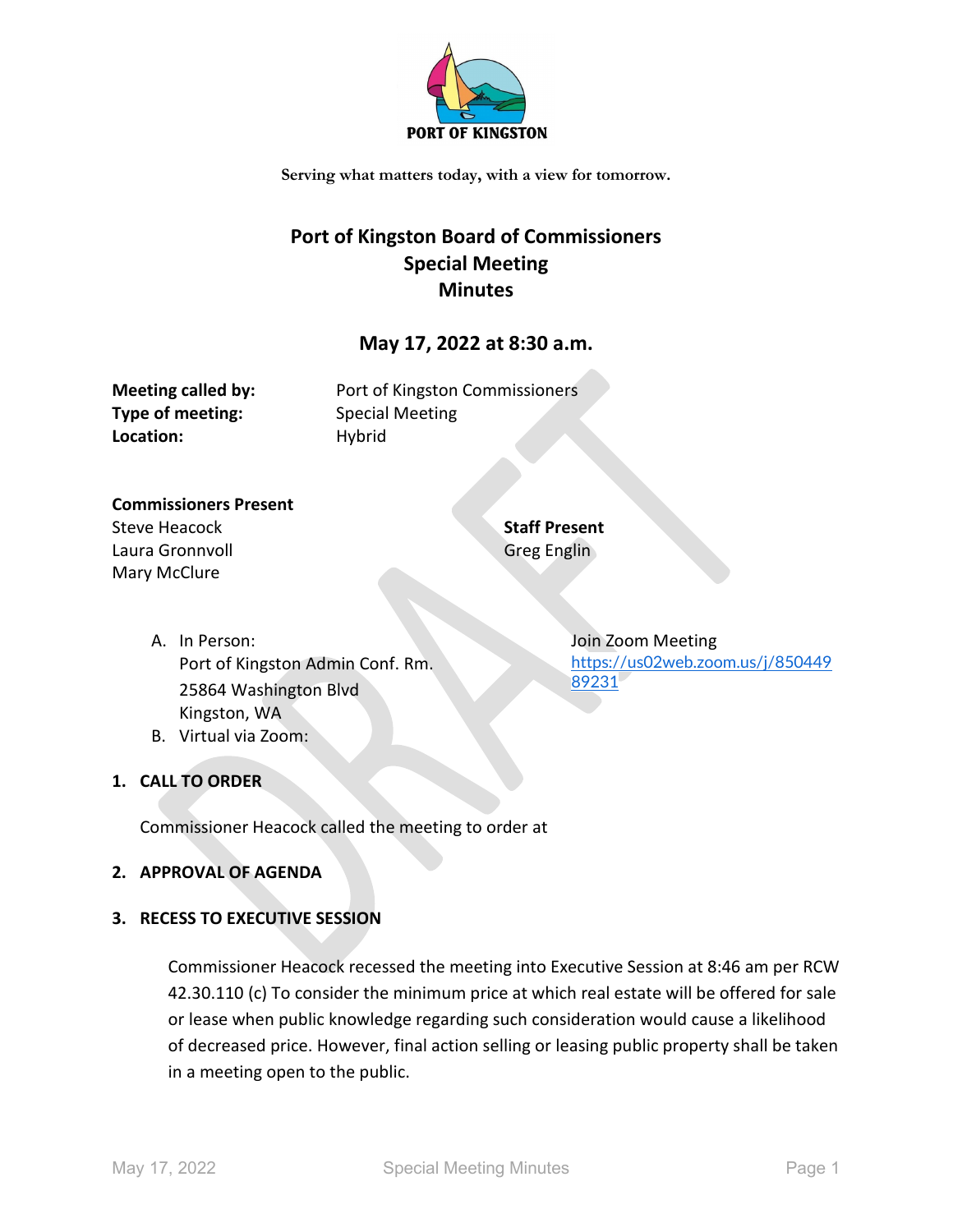

The Commission will be in executive session until 9:30 AM and is not expected to take further action following the executive session.

### **4. RECONVENE TO SPECIAL MEETING**

A. Commissioner Heacock reconvened to the Special Meeting at 9:39 a.m.

Commissioner McClure stated Kitsap Transit has requested a comment letter on behalf of Port as they are working with Washington State Ferries (WSF) to evaluate and fined alternative docking in Seattle.

Discussion ensued on the Kitsap Transit comment letter.

**5. PUBLIC COMMENT**

None

- **6. NEXT REGULAR MEETING:** Wednesday May 25, 2022, at 6:30 p.m. Hybrid
- **7. ADJOURN**

Without objection the meeting adjourned at 9:46 a.m.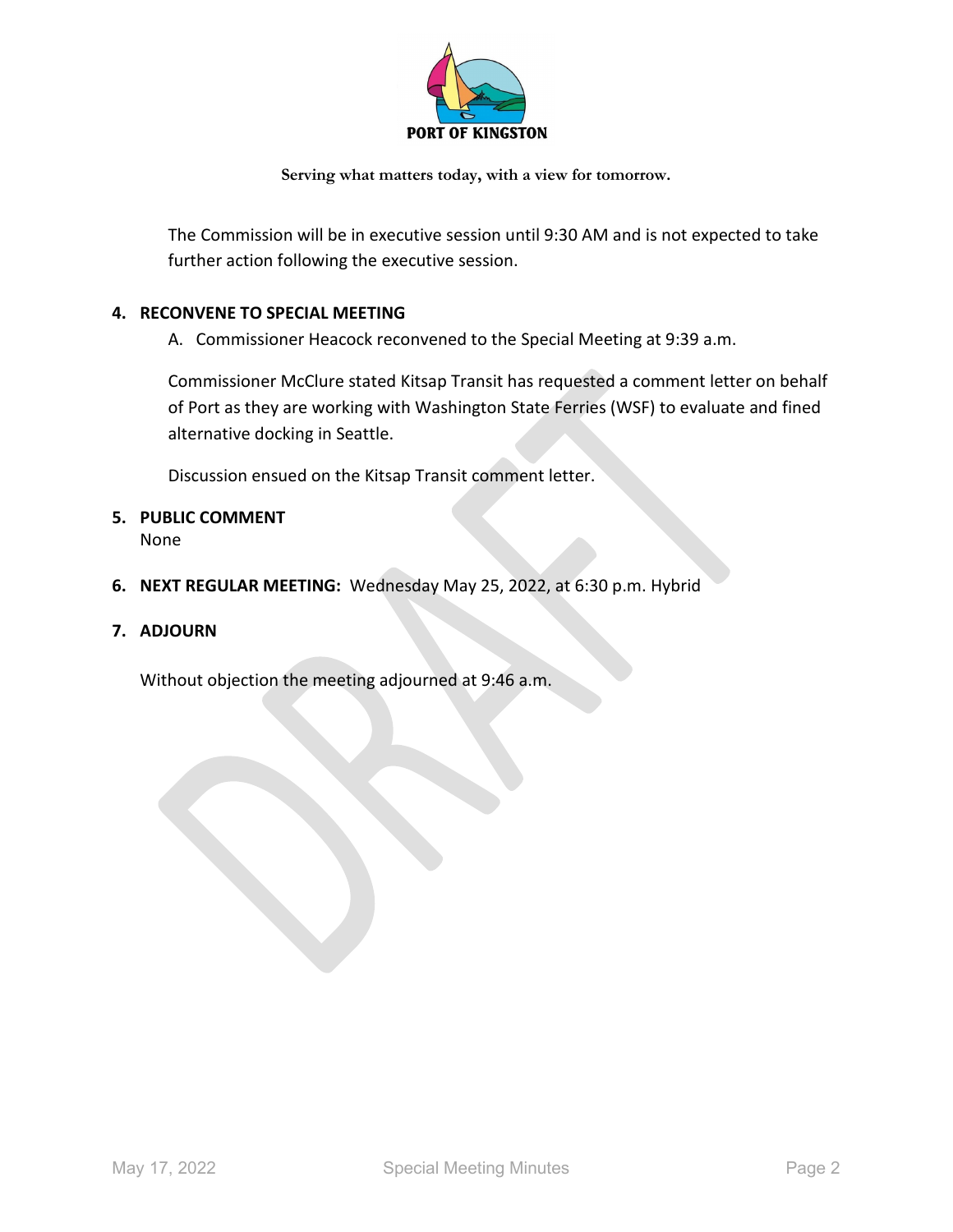### Port of Kingston

### Kitsap County, WA

### **RESOLUTION NO. 2022-05-25-1**

A Resolution of the Commission of the Port of Kingston

### **RESOLUTION TO DIRECT THE EXECUTIVE DIRECTOR TO NEGOTIATE AN AGREEMENT FOR ARCHITECTURAL SERVICES**

**WHEREAS,** the Port of Kingston has undertaken an initial planning process resulting in the prioritization of commercial development beginning with the property along Washington Boulevard and; the Port of Kingston has undertaken a request for qualifications for architectural services.

**THEREFORE BE IT RESOLVED**, by the Commissioners for the Port of Kingston hereby grants authority to the Executive Director to negotiate an agreement for architectural services for the first phase of design which would be at the Planning Level and Confirmation of the Basis of Design including but not limited to:

- Routine meetings and status reports
- Report on community and Commission interactions and conclusions
- Documentation of construction constraints and basis of design including but not limited to:
	- o Zoning
	- $\circ$  Bulk and Dimension County standards
	- o Kingston Design Standards
	- o Energy (LEED standards)
- Pre-Design Drawings including:
	- o Site plan options
	- o Floor plans and concepts
	- $\circ$  Renderings of building concepts (visualizations of finished building and site complex)
- Estimate of Constructions Costs and Project Duration
- 10% Design

Passed by the Board of Commissioners for the Port of Kingston, Kitsap County, Washington at a regular meeting held this 25th day of May 2022.

### **PORT OF KINGSTON KITSAP COUNTY, WASHINGTON**

Steve Heacock, Commissioner

\_\_\_\_\_\_\_\_\_\_\_\_\_\_\_\_\_\_\_\_\_\_\_\_\_\_\_\_\_\_\_\_\_

\_\_\_\_\_\_\_\_\_\_\_\_\_\_\_\_\_\_\_\_\_\_\_\_\_\_\_\_\_\_\_\_\_

\_\_\_\_\_\_\_\_\_\_\_\_\_\_\_\_\_\_\_\_\_\_\_\_\_\_\_\_\_\_\_\_\_

Attest:

Greg Englin, Executive Director

Mary McClure, Commissioner

Laura Gronnvoll, , Commissioner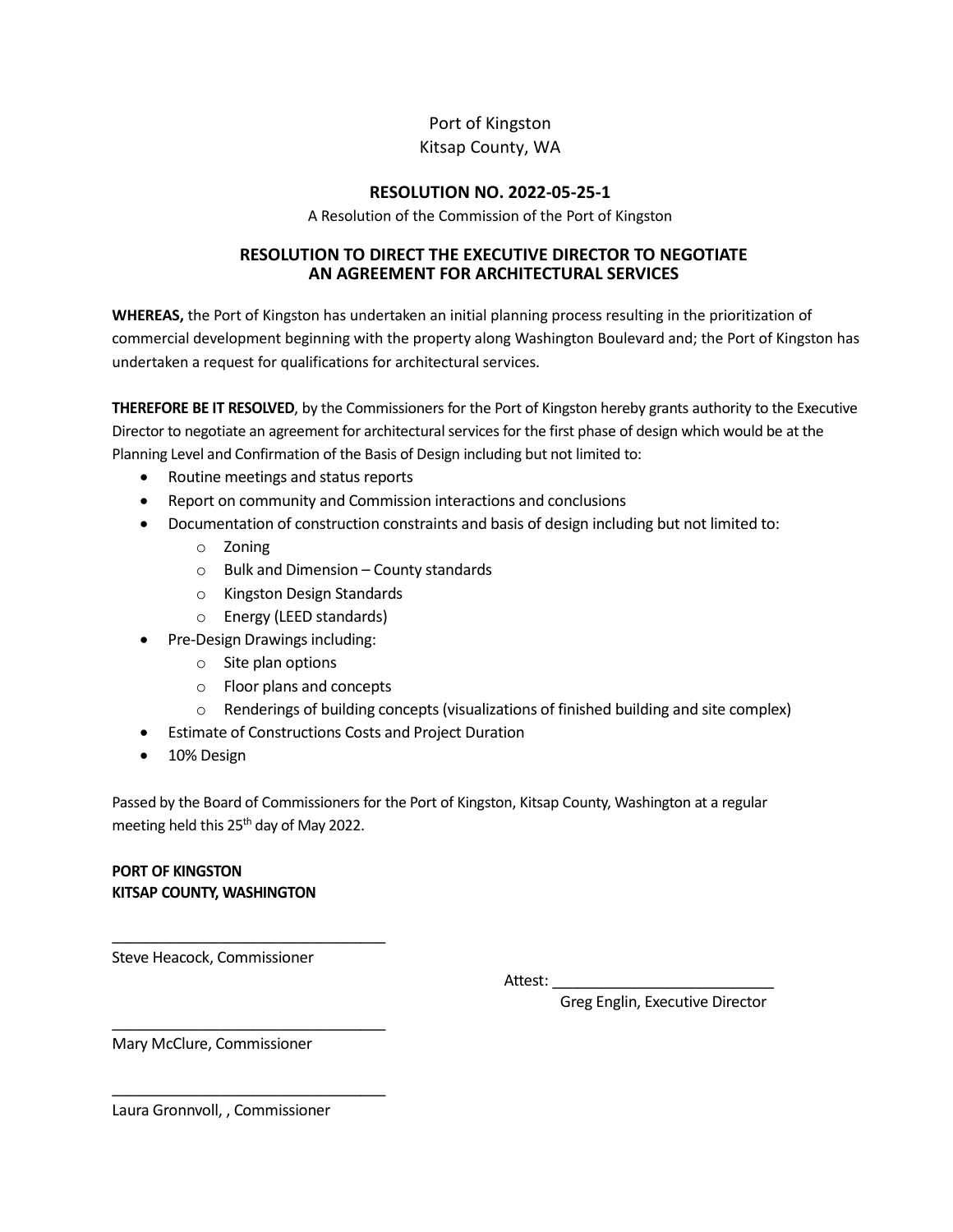### Port of Kingston Kitsap County, WA

### **RESOLUTION NO. 2022-05-25-2**

A Resolution of the Commission of the Port of Kingston

### **RESOLUTION TO GRANT EMPLOYEES A ONE-TIME RENTENTION BONUS**

**WHEREAS**, The Port of Kingston has a direct interest in the retention of employees.

**WHEREAS,** The Port of Kingston, along with the community at large, is experiencing a temporary but drastic increase in the cost of living due to excessive inflationary pressures for goods and services.

**THEREFORE BE IT RESOLVED**, by the Commissioners for the Port of Kingston hereby grants authority to the Executive Director to execute a one-time retention bonus of \$2,500 for each employee that was employed full time effective January 1, 2022. The Executive Director will be exempt from this retention bonus program. The retention bonus will be included in the final pay period for the month of June, 2022 and will be in addition to an employee's regular pay.

Passed by the Board of Commissioners for the Port of Kingston, Kitsap County, Washington at a regular meeting held this 25th day of May 2022.

**PORT OF KINGSTON KITSAP COUNTY, WASHINGTON**

Steve Heacock, Commissioner

\_\_\_\_\_\_\_\_\_\_\_\_\_\_\_\_\_\_\_\_\_\_\_\_\_\_\_\_\_\_\_\_\_

\_\_\_\_\_\_\_\_\_\_\_\_\_\_\_\_\_\_\_\_\_\_\_\_\_\_\_\_\_\_\_\_\_

\_\_\_\_\_\_\_\_\_\_\_\_\_\_\_\_\_\_\_\_\_\_\_\_\_\_\_\_\_\_\_\_\_

Attest: \_

Greg Englin, Executive Director

Mary McClure, Commissioner

Laura Gronnvoll, , Commissioner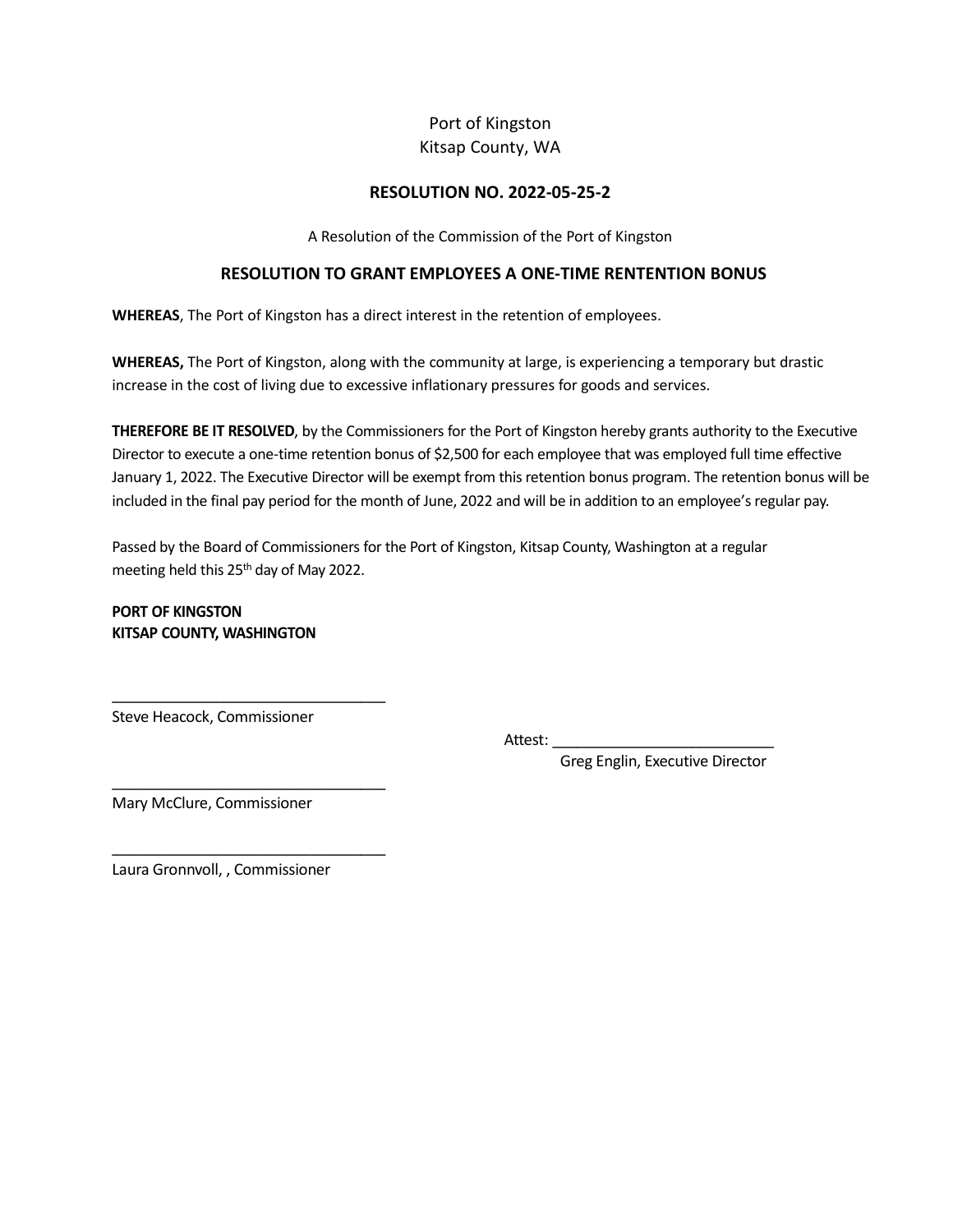

We, the undersigned Board of Commissioners of the Port of Kingston, Kitsap County Washington, do hereby certify the merchandise for services hereinafter specified have been received and the warrants listed below are approved for payment in the amount of **\$18,026.61** from the Port of Kingston, Marina Revenue Fund, the 8th day of April 2022.

Laura Gronnvoll, Commissioner

Steve Heacock, Commissioner

Mary McClure, Commissioner

We, the undersigned, do hereby certify under penalty or perjury that the materials have been furnished, the services rendered, or the labor performed as described herein and that the claims is a just, due and unpaid obligation against the Port of Kingston and that I am authorized to authenticate and certify to said claim.

Audra Trainer, Controller

| Date     | Warrant | <b>Amount</b> | <b>Vendor</b>                               |
|----------|---------|---------------|---------------------------------------------|
| 4/8/2022 | 35833   | \$1,103.69    | <b>Amazon Capital Services</b>              |
| 4/8/2022 | 35834   | \$741.16      | <b>BREMERTON BACKFLOW SERVICES</b>          |
| 4/8/2022 | 35835   | \$1,530.00    | <b>CHMELIK SITKIN &amp; DAVIS</b>           |
| 4/8/2022 | 35836   | \$307.58      | <b>COMCAST</b>                              |
| 4/8/2022 | 35837   | \$841.10      | <b>HENERY HARDWARE</b>                      |
| 4/8/2022 | 35838   | \$4,826.41    | <b>KITSAP BANK VISA</b>                     |
| 4/8/2022 | 35839   | \$98.18       | KITSAP COUNTY PUBLIC WORKS                  |
| 4/8/2022 | 35840   | \$101.37      | <b>LAURA GRONNVOLL</b>                      |
| 4/8/2022 | 35841   | \$66.66       | OLYMPIC SPRINGS, INC.                       |
| 4/8/2022 | 35842   | \$1,670.37    | PENINSULA FIRE INC.                         |
| 4/8/2022 | 35843   | \$41.50       | PREMIER RENTALS LLC                         |
| 4/8/2022 | 35844   | \$368.00      | RANDY-KAN PORTABLE RESTROOMS                |
| 4/8/2022 | 35845   | \$502.00      | Reliable Storage                            |
| 4/8/2022 | 35846   | \$1,178.89    | <b>ULINE</b>                                |
| 4/8/2022 | 35847   | \$775.00      | <b>VERNON PUBLICATIONS, LLC</b>             |
| 4/8/2022 | 35848   | \$3,847.50    | <b>WASHINGTON PROJECT CONSULTANTS, PLLC</b> |
| 4/8/2022 | 35849   | \$27.20       | <b>WESTBAY AUTO PARTS</b>                   |
|          |         | \$18,026.61   |                                             |
|          |         |               |                                             |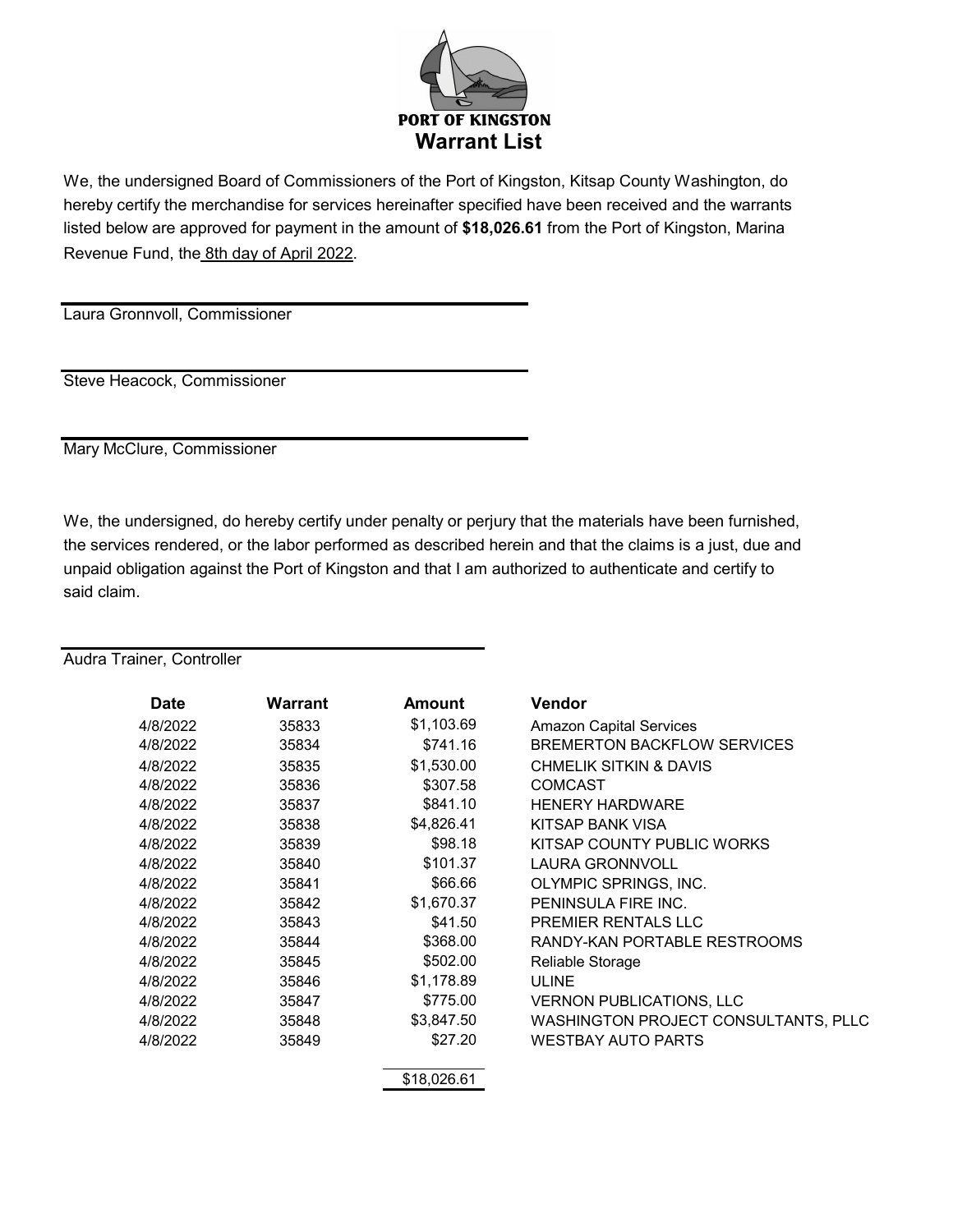

## **Voucher Certification and Approval**

I, the undersigned, do hereby certify under penalty of perjury that the materials have been furnished, the services rendered or the labor performed as described, or that any advance payment is due and payable pursuant to a contract or is available as an option for full or partial fulfillment of a contractual obligation, and that the claim is a just, due and unpaid obligation against the Port of Kingston and that I am authorized to authenticate and certify to said claim.

| Audra Trainer, Controller/Port Auditor |                                    |              | Date                 |                     |
|----------------------------------------|------------------------------------|--------------|----------------------|---------------------|
| Date                                   | Claimant                           | Amount       | Purpose              | Cash<br>Transmittal |
| 04/05/2022                             | Department of Retirement Systems   | 2,466.00     | Deferred Comp        | R00206665           |
| 04/05/2022                             | Merchant Settlement Fee            | 891.77       | CC Fees - Parking    | R00206675           |
| 04/05/2022                             | Merchant Settlement Fee            | 256.84       | CC Fees - Fuel       | R00206670           |
| 04/05/2022                             | Merchant Settlement Fee            | 5,789.53     | CC Fees - Office     | R00206673           |
| 04/08/2022                             | Department of Retirement Systems   | 7,032.18     | <b>PERS 2/3</b>      | R00206928           |
| 04/13/2022                             | Transfer to Columbia Bank          | 36,434.37    | Payroll April 1-15   | R00206874           |
| 04/22/2022                             | Department of Retirement Systems   | 2,466.00     | Deferred Comp        | R00207116           |
| 04/22/2022                             | <b>Washington State DOR</b>        | 5,198.91     | Excise and Use Taxes | R00207178           |
| 04/22/2022                             | Department of Labor and Industries | 4,012.29     | Q1 L&I               | R00207347           |
| 04/22/2022                             | State of Washington DOR            | 42,247.03    | Q1 Leasehold Taxes   | R00207372           |
| 04/28/2022                             | Transfer to Columbia Bank          | 39,179.27    | Payroll April 16-30  | R00207269           |
|                                        |                                    | \$145,974.19 |                      |                     |
|                                        |                                    |              |                      |                     |

Laura Gronnvoll, Commissioner

Steve Heacock, Commissioner

Mary McClure, Commissioner

I, the undersigned, do hereby certify under penalty or perjury that the expenses incurred as described herein and all claims are just, due, and paid obligations against the Port of Kingston and that I am authorized to authenticate and certify to said claims.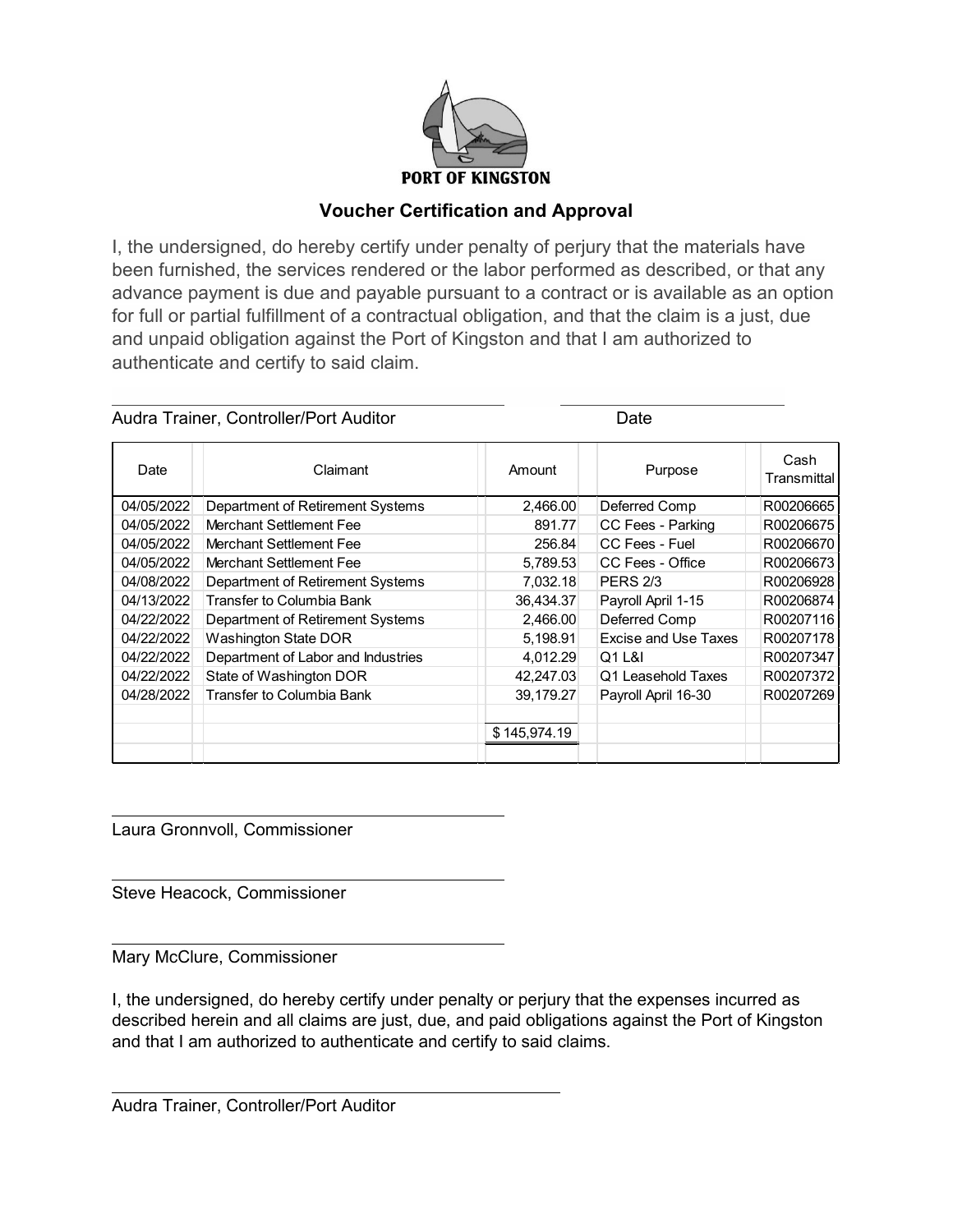

We, the undersigned Board of Commissioners of the Port of Kingston, Kitsap County Washington, do hereby certify the merchandise for services hereinafter specified have been received and the warrants listed below are approved for payment in the amount of **\$54,551.62** from the Port of Kingston, Marina Revenue Fund, the 26th day of April 2022.

Laura Gronnvoll, Commissioner

Steve Heacock, Commissioner

Mary McClure, Commissioner

We, the undersigned, do hereby certify under penalty or perjury that the materials have been furnished, the services rendered, or the labor performed as described herein and that the claims is a just, due and unpaid obligation against the Port of Kingston and that I am authorized to authenticate and certify to said claim.

### Audra Trainer, Controller

| Date      | <b>Warrant</b> | <b>Amount</b> | Vendor                                      |
|-----------|----------------|---------------|---------------------------------------------|
| 4/26/2022 | 35850          | \$1,666.52    | <b>WA Construction Service Health Trust</b> |
| 4/26/2022 | 35851          | \$187.56      | <b>COMCAST</b>                              |
| 4/26/2022 | 35852          | \$163.56      | CRAIN PEST CONTROLL, LLC                    |
| 4/26/2022 | 35853          | \$150.00      | Government Finance Officers Association     |
| 4/26/2022 | 35854          | \$211.52      | <b>GRAINGER</b>                             |
| 4/26/2022 | 35855          | \$2,956.96    | KITSAP COUNTY PUBLIC WORKS                  |
| 4/26/2022 | 35856          | \$1,728.15    | <b>LAURA GRONNVOLL</b>                      |
| 4/26/2022 | 35857          | \$347.65      | NEXTLEVEL INTERNET, INC.                    |
| 4/26/2022 | 35858          | \$2,607.00    | <b>OLYMPIC ESD 114</b>                      |
| 4/26/2022 | 35859          | \$10,518.14   | <b>OLYMPIC TENT</b>                         |
| 4/26/2022 | 35860          | \$38.08       | PREMIER RENTALS LLC                         |
| 4/26/2022 | 35861          | \$4,693.28    | <b>PUGET SOUND ENERGY</b>                   |
| 4/26/2022 | 35862          | \$21,955.52   | <b>REGENCE BLUESHIELD</b>                   |
| 4/26/2022 | 35863          | \$2,129.87    | <b>RIGHT! SYSTEMS, INC</b>                  |
| 4/26/2022 | 35864          | \$33.71       | SEATTLE MARINE & FISHING SUPPLY             |
| 4/26/2022 | 35865          | \$2,919.50    | SOUND PUBLISHING, INC.                      |
| 4/26/2022 | 35866          | \$522.51      | ULINE                                       |
| 4/26/2022 | 35867          | \$627.53      | <b>VERIZON WIRELESS</b>                     |
| 4/26/2022 | 35868          | \$1,094.56    | <b>WASTE MANAGEMENT</b>                     |
|           |                |               |                                             |
|           |                | \$54,551.62   |                                             |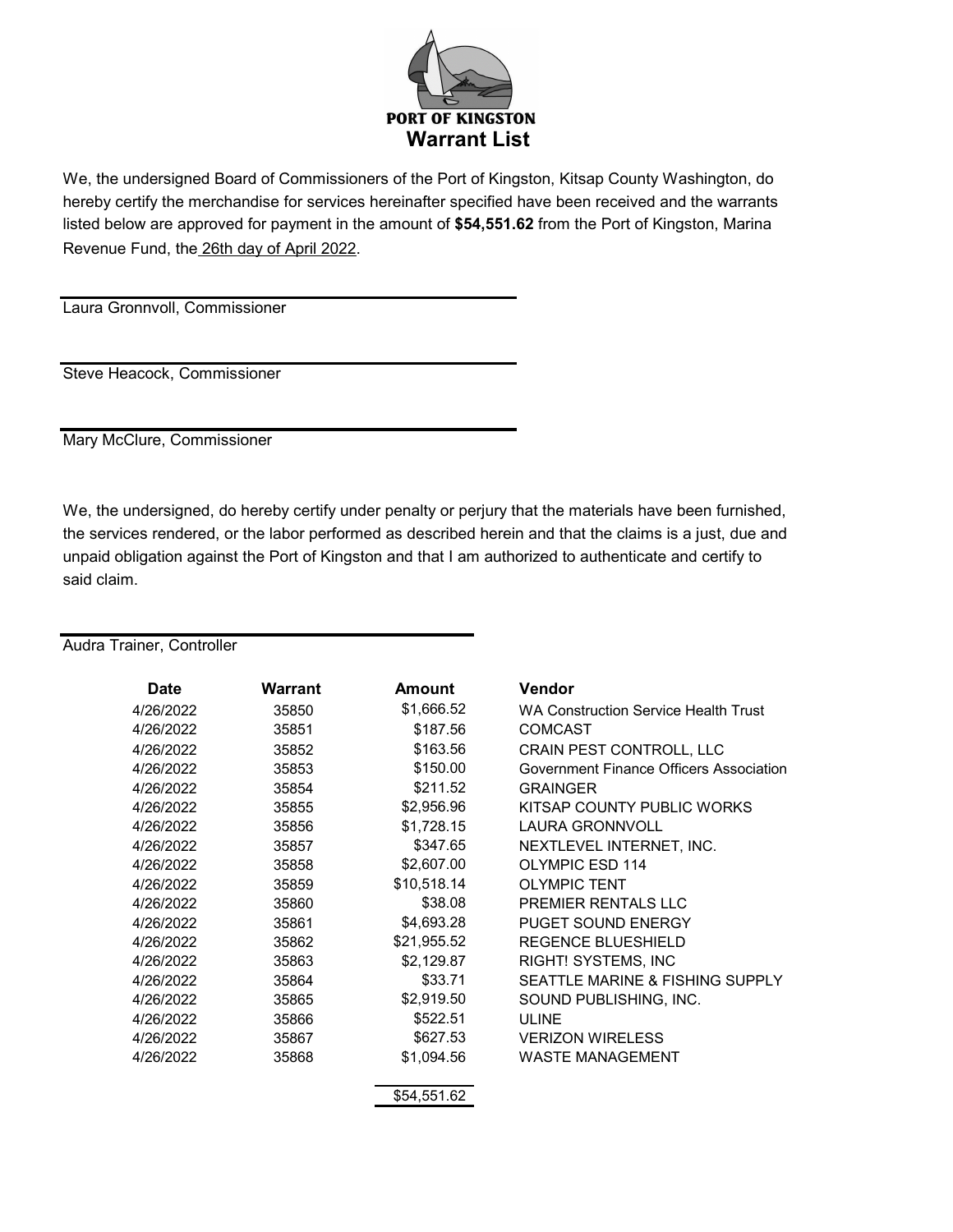## **PORT OF KINGSTON Profit & Loss YTD Budget vs. Actual by Month**

|                                 |           |           |               |             | <b>TOTAL</b>             |                   |                          |  |
|---------------------------------|-----------|-----------|---------------|-------------|--------------------------|-------------------|--------------------------|--|
|                                 | Jan 22    | Feb 22    | <b>Mar 22</b> | Apr 22      | <b>YTD April</b><br>2022 | <b>YTD Budget</b> | \$ Over<br><b>Budget</b> |  |
| <b>Ordinary Income/Expense</b>  |           |           |               |             |                          |                   |                          |  |
| Income                          |           |           |               |             |                          |                   |                          |  |
| 621-10-20 Moorage Base Rate     | 85,600.27 | 86,299.26 | 86,172.46     | 85,624.13   | 343,696.12               | 351,086.56        | $-7,390.44$              |  |
| 621-10-30 Moorage Cover Premium | 8,229.00  | 8,229.00  | 8,196.20      | 8,229.00    | 32,883.20                | 32,903.26         | $-20.06$                 |  |
| 621-12-00 Kayak                 | 899.58    | 713.46    | 713.46        | 713.46      | 3,039.96                 | 2,853.59          | 186.37                   |  |
| 621-15-00 Moorage-Transient     | 9,280.59  | 5,460.76  | 9,207.56      | 14,128.02   | 38,076.93                | 27,692.44         | 10,384.49                |  |
| 621-16-00 Reservation Fees      | 2,232.00  | 940.00    | 910.00        | 520.00      | 4,602.00                 | 2,660.00          | 1,942.00                 |  |
| 621-22-22 Moorage - Seasonal    | 7,632.52  | 9,485.74  | 9,876.16      | 8,007.27    | 35,001.69                | 49,720.00         | $-14,718.31$             |  |
| 621-82-00 Electricity-Permanent | 4,657.75  | 6,130.68  | 5,333.88      | 4,348.69    | 20,471.00                | 20,160.13         | 310.87                   |  |
| 621-82-05 Electricity-Transient | 348.38    | 304.12    | 381.59        | 212.96      | 1,247.05                 | 2,045.98          | $-798.93$                |  |
| 621-82-10 Electricity Lessees   | 0.00      | 4,593.99  | 0.00          | 2,446.85    | 7,040.84                 |                   |                          |  |
| 621-89-00 Laundry Income        | 692.00    | 0.00      | 400.00        | 0.00        | 1,092.00                 | 888.50            | 203.50                   |  |
| 622-91-00 Deposits Forfeited    | 0.00      | 0.00      | 0.00          | $-2,615.78$ | $-2,615.78$              |                   |                          |  |
| 625-20-02 Hill House Lease      | 1,772.42  | 1,772.42  | 1,772.42      | 1,772.42    | 7,089.68                 | 7,089.68          | 0.00                     |  |
| 625-20-03 Yacht Club Land Lease | 1,312.63  | 1,312.63  | 1,312.63      | 1,312.63    | 5,250.52                 | 5,250.52          | 0.00                     |  |
| 625-20-04 Aviator Land Lease    | 402.29    | 402.29    | 402.29        | 402.29      | 1,609.16                 | 1,609.16          | 0.00                     |  |
| 625-20-06 Public Market         | 0.00      | 0.00      | 0.00          | 0.00        | 0.00                     | 0.00              | 0.00                     |  |
| 625-20-08 WSDOT Land Lease      | 18,101.24 | 18,101.24 | 18,101.24     | 18,101.24   | 72,404.96                | 71,546.40         | 858.56                   |  |
| 625-20-09 Reader Board          | 0.00      | 1,825.00  | 25.00         | 350.00      | 2,200.00                 | 1,575.00          | 625.00                   |  |
| 625-20-10 Kitsap Transit        | 1,926.02  | 1,926.02  | 1,926.02      | 1,926.02    | 7,704.08                 | 8,124.48          | $-420.40$                |  |
| 625-22-01 Liveaboard            | 3,360.08  | 3,413.32  | 3,400.00      | 3,200.00    | 13,373.40                | 12,000.00         | 1,373.40                 |  |
| 626-40-00 Unleaded fuel sold    | 7,429.57  | 7,276.97  | 12,423.43     | 13,412.71   | 40,542.68                | 37,656.41         | 2,886.27                 |  |
| 626-45-00 Diesel fuel sold      | 5,198.15  | 6,585.60  | 17,324.68     | 13,974.00   | 43,082.43                | 76,031.26         | $-32,948.83$             |  |
| 629-00-00 Misc Income w/o tax   | 536.56    | 386.56    | 386.56        | 386.56      | 1,696.24                 | 2,838.74          | $-1,142.50$              |  |
| 629-10-00 Misc Income w/tax     | 0.00      | 0.00      | 0.00          | 20.00       | 20.00                    |                   |                          |  |
| 629-11-00 Retail Non Taxed      | 42.50     | 45.00     | 80.00         | 72.50       | 240.00                   | 77.00             | 163.00                   |  |
| 629-11-01 Retail Taxed          | 0.00      | 0.00      | 5.99          | 5.00        | 10.99                    | 3,126.94          | $-3,115.95$              |  |
| 699-10-00 Interest Income       | 322.08    | 302.12    | 383.11        | 465.48      | 1,472.79                 | 1,501.12          | $-28.33$                 |  |
| 699-20-00 Property Tax Receipts | 542.19    | 6,044.20  | 13,179.77     | 84,089.24   | 103,855.40               | 103,585.09        | 270.31                   |  |
| 699-22-00 Leasehold Excise Tax  | 4.79      | 684.12    | 0.00          | 0.00        | 688.91                   | 1,109.69          | $-420.78$                |  |
| 699-90-00 Service Chg Revenue   | 5,040.00  | 2,135.00  | 1,726.74      | 1,932.00    | 10,833.74                | 16,585.36         | $-5,751.62$              |  |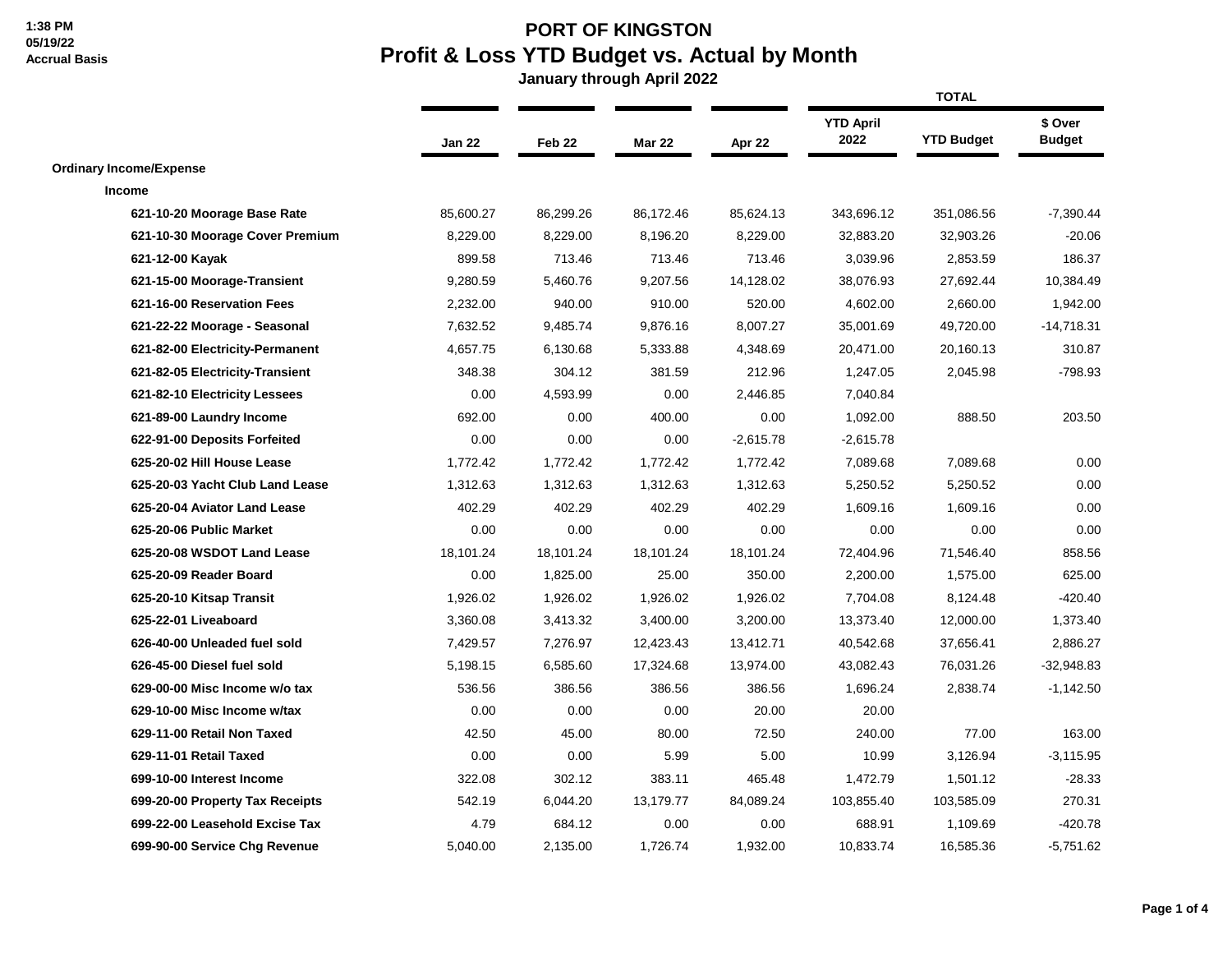## **PORT OF KINGSTON Profit & Loss YTD Budget vs. Actual by Month**

|                                      |               |                   |               |            | <b>TOTAL</b>             |                   |                          |  |
|--------------------------------------|---------------|-------------------|---------------|------------|--------------------------|-------------------|--------------------------|--|
|                                      | <b>Jan 22</b> | Feb <sub>22</sub> | <b>Mar 22</b> | Apr 22     | <b>YTD April</b><br>2022 | <b>YTD Budget</b> | \$ Over<br><b>Budget</b> |  |
| Parking                              |               |                   |               |            |                          |                   |                          |  |
| 625-20-01 Parking                    | 19,826.76     | 22,727.67         | 25,329.32     | 31,737.98  | 99,621.73                | 54,052.72         | 45,569.01                |  |
| 625-20-02 Parking Tickets            | 125.00        | 275.00            | 0.00          | 25.00      | 425.00                   | 669.83            | $-244.83$                |  |
| 625-20-03 Commuter Park Tenant       | 43.95         | 0.00              | 185.78        | 0.00       | 229.73                   | 135.00            | 94.73                    |  |
| 625-21-01 Leased Parking             | 5,569.05      | 5,692.89          | 5,605.37      | 5,996.04   | 22,863.35                | 12,839.22         | 10,024.13                |  |
| <b>Total Parking</b>                 | 25,564.76     | 28,695.56         | 31,120.47     | 37,759.02  | 123,139.81               | 67,696.77         | 55,443.04                |  |
| <b>Total Income</b>                  | 191,127.37    | 203,065.06        | 224,761.66    | 300,795.71 | 919,749.80               | 907,414.08        | 12,335.72                |  |
| <b>Cost of Goods Sold</b>            |               |                   |               |            |                          |                   |                          |  |
| 626-10-10 Retail Expense             | 27.37         | 264.78            | 51.52         | 196.09     | 539.76                   |                   |                          |  |
| 626-40-10 Fuel Puchased              |               |                   |               |            |                          |                   |                          |  |
| Diesel fuel purchased                | 4,178.55      | 5,065.35          | 11,867.30     | 10,119.89  | 31,231.09                | 54,308.02         | -23,076.93               |  |
| Unleaded fuel purchased              | 5,700.17      | 5,630.74          | 8,673.77      | 9,512.42   | 29,517.10                | 28,796.07         | 721.03                   |  |
| Total 626-40-10 Fuel Puchased        | 9,878.72      | 10,696.09         | 20,541.07     | 19,632.31  | 60,748.19                | 83,104.09         | $-22,355.90$             |  |
| 626-40-30 Fuel Credit Card Fees      | 234.96        | 170.30            | 182.22        | 256.84     | 844.32                   | 2,949.76          | $-2,105.44$              |  |
| <b>Cost of Goods Sold</b>            | 0.00          | 0.00              | 4.49          | 0.00       | 4.49                     | 1,633.45          | $-1,628.96$              |  |
| <b>Total COGS</b>                    | 10,141.05     | 11,131.17         | 20,779.30     | 20,085.24  | 62,136.76                | 87,687.30         | $-25,550.54$             |  |
| <b>Gross Profit</b>                  | 180,986.32    | 191,933.89        | 203,982.36    | 280,710.47 | 857,613.04               | 819,726.78        | 37,886.26                |  |
| <b>Expense</b>                       |               |                   |               |            |                          |                   |                          |  |
| 721-10-00 Salaries and Wages         |               |                   |               |            |                          |                   |                          |  |
| 721-11-10 Vac & Sick Change          | 0.00          | 0.00              | 0.00          | 0.00       | 0.00                     | 61.80             | $-61.80$                 |  |
| 721-12-15 Covid-19 Leave             | 970.80        | 0.00              | 0.00          | 0.00       | 970.80                   |                   |                          |  |
| 721-10-00 Salaries and Wages - Other | 64,570.64     | 74,508.41         | 70,451.30     | 74,748.06  | 284,278.41               | 295,980.78        | $-11,702.37$             |  |
| Total 721-10-00 Salaries and Wages   | 65,541.44     | 74,508.41         | 70,451.30     | 74,748.06  | 285,249.21               | 296,042.58        | $-10,793.37$             |  |
| 721-20-00 Employee Medical           | 26,487.84     | 26,733.37         | 26,838.52     | 23,622.04  | 103,681.77               | 101,034.20        | 2,647.57                 |  |
| 721-22-00 Pension Expense            | 5,962.15      | 7,237.77          | 6,808.34      | 7,284.40   | 27,292.66                | 30,338.01         | $-3,045.35$              |  |
| 721-33-00 Accounting                 | 0.00          | 140.00            | 850.00        | 0.00       | 990.00                   | 5,000.00          | $-4,010.00$              |  |
| 721-35-00 Consulting Fees            | 3,959.50      | 4,032.00          | 4,917.00      | 2,892.00   | 15,800.50                | 22,000.00         | $-6,199.50$              |  |
| 721-40-00 Operating Supplies         | 1,807.15      | 1,505.26          | 266.84        | 0.00       | 3,579.25                 | 15,500.00         | $-11,920.75$             |  |
| 721-41-00 Office Supplies            | 1,572.69      | 2,597.40          | 1,044.25      | 1,187.14   | 6,401.48                 | 6,884.42          | -482.94                  |  |
| 721-41-01 Computer Expenses          | 1,128.68      | 7,069.60          | 1,455.07      | 2,695.28   | 12,348.63                | 7,539.31          | 4,809.32                 |  |
| 721-42-00 Parking Lot Expense        | 0.00          | 607.29            | $-60.00$      | 0.00       | 547.29                   | 14,650.15         | $-14,102.86$             |  |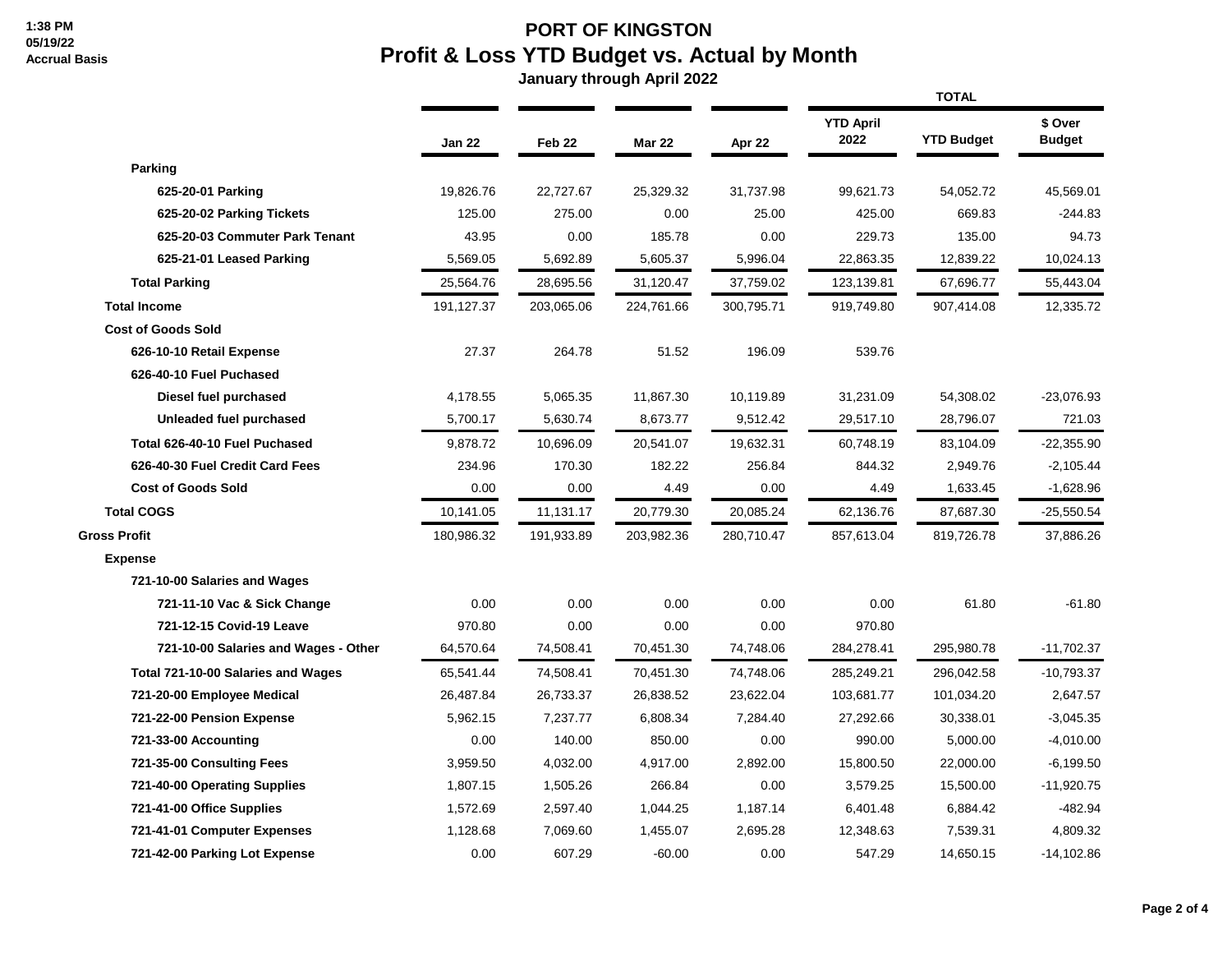## **PORT OF KINGSTON Profit & Loss YTD Budget vs. Actual by Month**

|                                 |               |                   |               |           |                          | <b>TOTAL</b>      |                          |  |  |
|---------------------------------|---------------|-------------------|---------------|-----------|--------------------------|-------------------|--------------------------|--|--|
|                                 | <b>Jan 22</b> | Feb <sub>22</sub> | <b>Mar 22</b> | Apr 22    | <b>YTD April</b><br>2022 | <b>YTD Budget</b> | \$ Over<br><b>Budget</b> |  |  |
| 721-50-00 Equipment Rental      | 2,819.56      | 4,441.90          | 368.00        | 368.00    | 7,997.46                 | 2,661.28          | 5,336.18                 |  |  |
| 721-72-00 Travel                | 0.00          | 41.54             | 248.46        | 1,527.03  | 1,817.03                 | 3,848.19          | $-2,031.16$              |  |  |
| 721-73-00 Insurance             | 10,212.50     | 10,212.50         | 10,212.50     | 10,212.50 | 40,850.00                | 40,833.36         | 16.64                    |  |  |
| 721-74-00 Advertising and Promo | 969.60        | 1,360.25          | 0.00          | 2,919.50  | 5,249.35                 | 9,200.00          | $-3,950.65$              |  |  |
| 721-74-01 Events                | 68.59         | 0.00              | 0.00          | 0.00      | 68.59                    | 775.00            | $-706.41$                |  |  |
| 721-75-00 Dues & Publications   | 25.00         | 125.25            | 3,446.89      | 371.64    | 3,968.78                 | 9,666.64          | $-5,697.86$              |  |  |
| 721-76-00 Training & Education  | 0.00          | 0.00              | 30.00         | 1,667.85  | 1,697.85                 | 17,971.92         | $-16,274.07$             |  |  |
| 721-76-01 Commis Travel/trainin | 0.00          | 0.00              | 745.38        | 496.92    | 1,242.30                 |                   |                          |  |  |
| <b>721-81-00 Utilities</b>      |               |                   |               |           |                          |                   |                          |  |  |
| 721-81-01 Water                 | 0.00          | 4,385.80          | 0.00          | 2,884.96  | 7,270.76                 | 10,951.77         | $-3,681.01$              |  |  |
| 721-81-02 Sewer                 | 2,377.07      | 2,956.96          | 3,133.50      | 3,055.14  | 11,522.67                | 11,840.59         | $-317.92$                |  |  |
| 721-81-03 Garbage               | 0.00          | 0.00              | 1,094.56      | 1,094.52  | 2,189.08                 | 4,600.00          | $-2,410.92$              |  |  |
| 721-81-04 KC Strmwtr Mngmnt Fee | 0.00          | 9,625.00          | 0.00          | 0.00      | 9,625.00                 | 8,855.00          | 770.00                   |  |  |
| 721-81-00 Utilities - Other     | 1,088.13      | 1,089.73          | 0.00          | 0.00      | 2,177.86                 |                   |                          |  |  |
| Total 721-81-00 Utilities       | 3,465.20      | 18,057.49         | 4,228.06      | 7,034.62  | 32,785.37                | 36,247.36         | $-3,461.99$              |  |  |
| 721-82-00 Electricity           | 9,045.64      | 7,739.00          | 6,589.57      | 4,693.28  | 28,067.49                | 33,392.67         | $-5,325.18$              |  |  |
| 721-88-00 Telephone/Internet    | 1,426.89      | 1,531.21          | 1,471.22      | 1,470.79  | 5,900.11                 | 5,212.95          | 687.16                   |  |  |
| 721-90-00 Payroll Taxes         | 1,451.71      | 9,070.06          | 6,548.65      | 8,520.89  | 25,591.31                | 39,458.32         | $-13,867.01$             |  |  |
| 721-93-00 Excise & Prop Tax Exp | 681.35        | 0.00              | 1,084.79      | $-212.29$ | 1,553.85                 | 1,864.32          | $-310.47$                |  |  |
| 721-95-00 Office Ccard Fees     | 5,645.44      | 6,761.14          | 6,510.86      | 6,759.81  | 25,677.25                | 26,516.00         | $-838.75$                |  |  |
| 721-96-00 Miscellaneous         |               |                   |               |           |                          |                   |                          |  |  |
| 721-96-01 Landscaping           | 201.64        | 447.23            | 219.66        | 3,712.10  | 4,580.63                 | 3,079.17          | 1,501.46                 |  |  |
| 721-96-03 Storage               | 470.00        | 502.00            | 502.00        | 502.00    | 1,976.00                 | 2,350.00          | $-374.00$                |  |  |
| Total 721-96-00 Miscellaneous   | 671.64        | 949.23            | 721.66        | 4,214.10  | 6,556.63                 | 5,429.17          | 1,127.46                 |  |  |
| 721-97-00 Penalties and Fines   | 40.93         | 21.98             | 0.00          | 0.61      | 63.52                    | 0.00              | 63.52                    |  |  |
| 723-00-00 Repairs & Maint       | 4,209.04      | 1,566.33          | 3,123.14      | 5,760.82  | 14,659.33                | 32,000.00         | $-17,340.67$             |  |  |
| 723-10-00 Building Maintenance  | 94.05         | 4,608.01          | 27.01         | 746.82    | 5,475.89                 |                   |                          |  |  |
| 724-00-01 Environmental Inspect | 0.00          | 0.00              | 0.00          | 741.16    | 741.16                   | 650.00            | 91.16                    |  |  |
| 781-10-00 Commiss Comp          | 2,024.15      | 4,928.15          | 4,773.52      | 4,672.15  | 16,397.97                | 17,524.00         | $-1,126.03$              |  |  |
| 799-91-10 Intrst Exp-17 Rev Bnd | 0.00          | 0.00              | 0.00          | 0.00      | 0.00                     | 0.00              | 0.00                     |  |  |
| 799-91-20 Interest Exp GO Bond  | 2,035.80      | 2,035.80          | 2,035.80      | 2,035.80  | 8,143.20                 |                   |                          |  |  |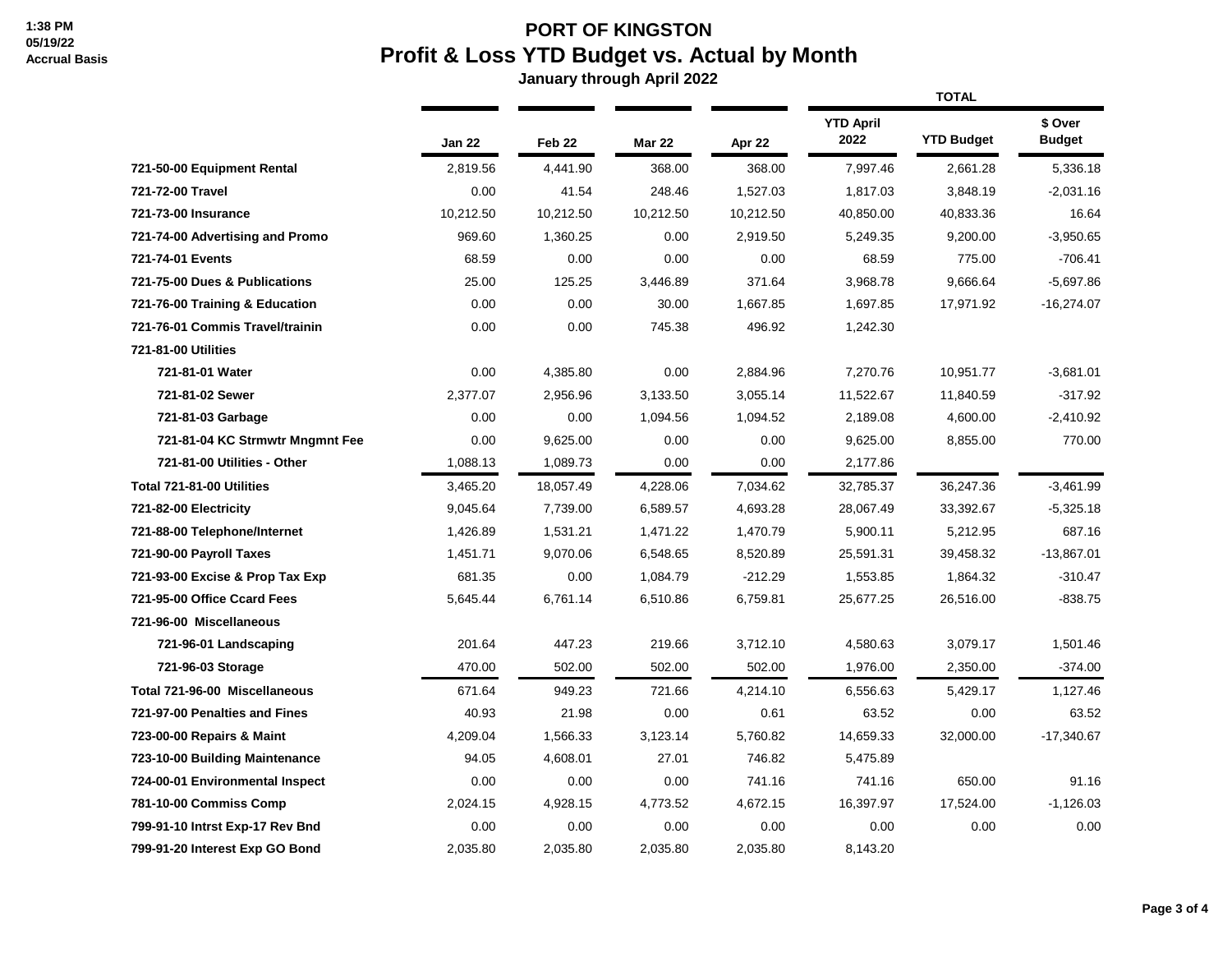## **PORT OF KINGSTON Profit & Loss YTD Budget vs. Actual by Month**

|                                     |               |              |               |              |                          | <b>TOTAL</b>      |                          |
|-------------------------------------|---------------|--------------|---------------|--------------|--------------------------|-------------------|--------------------------|
|                                     | <b>Jan 22</b> | Feb 22       | <b>Mar 22</b> | Apr 22       | <b>YTD April</b><br>2022 | <b>YTD Budget</b> | \$ Over<br><b>Budget</b> |
| 999 Over/Short                      | $-3.57$       | $-1.32$      | 1.69          | $-8.01$      | $-11.21$                 |                   |                          |
| <b>Bank Service Charges</b>         | 73.59         | 126.23       | 70.95         | 86.23        | 357.00                   | $-73.49$          | 430.49                   |
| Legal                               |               |              |               |              |                          |                   |                          |
| 721-31-00 Chmelik Sitkin, Davis     | 302.50        | 0.00         | 1,530.00      | 3,282.00     | 5,114.50                 | 21,148.71         | $-16,034.21$             |
| Legal - Other                       | 0.00          | 0.00         | 0.00          | 0.00         | 0.00                     | 336.28            | $-336.28$                |
| <b>Total Legal</b>                  | 302.50        | 0.00         | 1,530.00      | 3,282.00     | 5,114.50                 | 21,484.99         | $-16,370.49$             |
| <b>Reconciliation Discrepancies</b> | 699.93        | 9.98         | 0.00          | 0.00         | 709.91                   |                   |                          |
| <b>Total Expense</b>                | 152,418.99    | 198,015.83   | 166,339.47    | 179,791.14   | 696,565.43               | 803,651.35        | $-107,085.92$            |
| <b>Net Ordinary Income</b>          | 28,567.33     | $-6,081.94$  | 37,642.89     | 100,919.33   | 161,047.61               | 16,075.43         | 144,972.18               |
| <b>Other Income/Expense</b>         |               |              |               |              |                          |                   |                          |
| <b>Other Expense</b>                |               |              |               |              |                          |                   |                          |
| 727-00-00 Depreciation              | 41,144.12     | 41,350.98    | 41,266.56     | 41,540.93    | 165,302.59               | 173,761.40        | $-8,458.81$              |
| <b>Total Other Expense</b>          | 41,144.12     | 41,350.98    | 41,266.56     | 41,540.93    | 165,302.59               | 173,761.40        | $-8,458.81$              |
| <b>Net Other Income</b>             | $-41,144.12$  | -41,350.98   | -41,266.56    | $-41,540.93$ | $-165,302.59$            | -173,761.40       | 8,458.81                 |
| Net Income                          | $-12,576.79$  | $-47,432.92$ | $-3,623.67$   | 59,378.40    | $-4,254.98$              | $-157,685.97$     | 153,430.99               |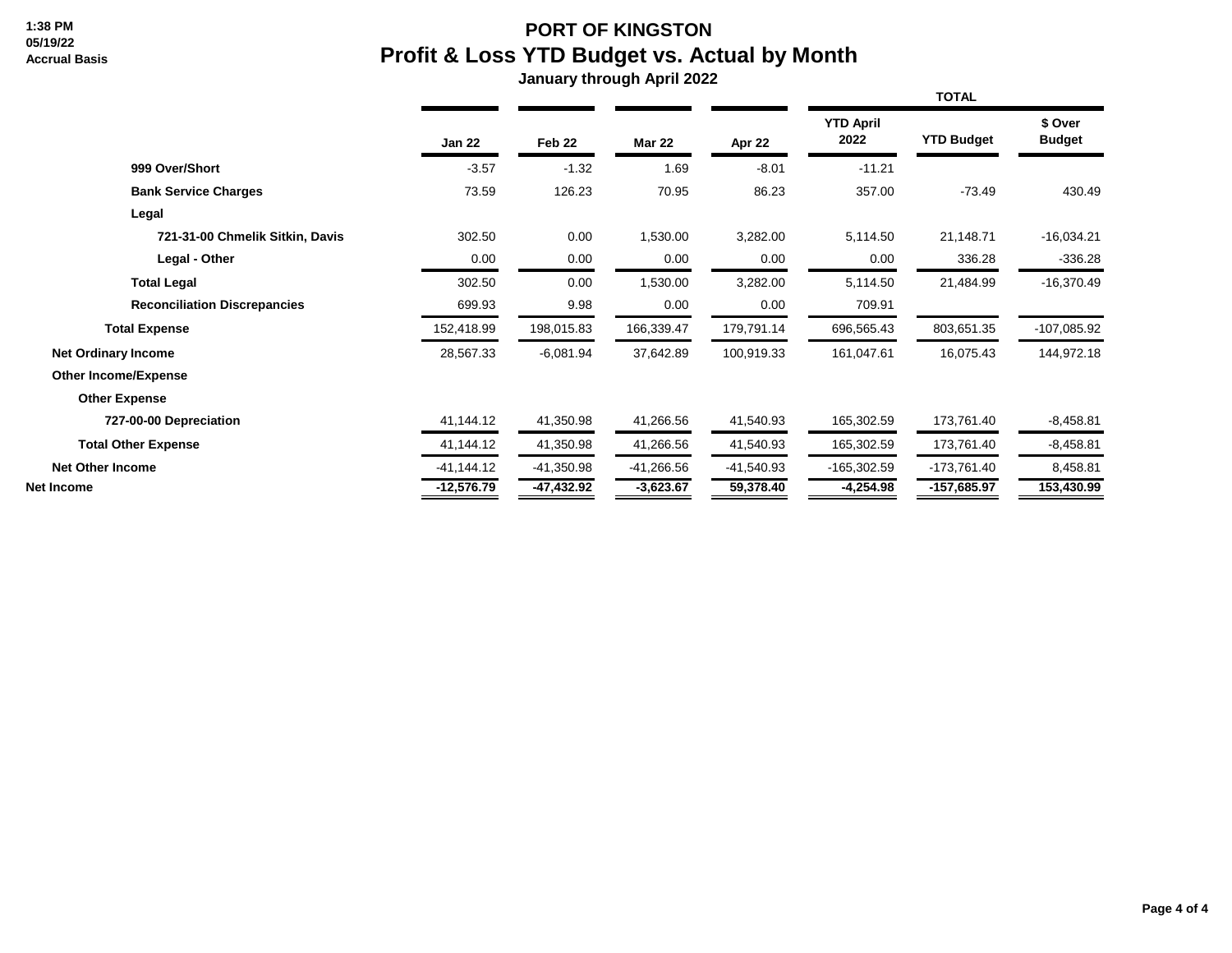## **1:35 PM PORT OF KINGSTON 05/19/22 Balance Sheet Accrual Basis As of April 30, 2022**

|                                                                                          | Apr 30, 22                      |
|------------------------------------------------------------------------------------------|---------------------------------|
| <b>ASSETS</b><br><b>Current Assets</b>                                                   | 1,115,187.54                    |
| <b>Checking/Savings</b>                                                                  |                                 |
| <b>Accounts Receivable</b>                                                               | 468.26                          |
| <b>Other Current Assets</b>                                                              | 1,433,540.48                    |
| <b>Total Current Assets</b>                                                              | 2,549,196.28                    |
| <b>Fixed Assets</b><br>170-00-00 Accum'ed Depreciation<br><b>Building and Structures</b> | $-6.230.744.57$<br>8,161,784.99 |
| <b>Construction in Progress</b>                                                          | 51,913.38                       |
| Land                                                                                     | 2,318,027.88                    |
| <b>Machinery and Equipment</b>                                                           | 280, 184. 79                    |
| <b>Other Improvements</b>                                                                | 2,997,210.43                    |
| <b>Total Fixed Assets</b>                                                                | 7,578,376.90                    |
| <b>Other Assets</b>                                                                      | 685,073.51                      |
| <b>TOTAL ASSETS</b>                                                                      | 10,812,646.69                   |
| <b>LIABILITIES &amp; EQUITY</b><br><b>Liabilities</b>                                    |                                 |
| <b>Current Liabilities</b>                                                               | 946,949.58                      |
| <b>Long Term Liabilities</b>                                                             | 2,032,968.88                    |
| <b>Total Liabilities</b>                                                                 | 2,979,918.46                    |
| <b>Equity</b>                                                                            | 7,832,728.23                    |
| <b>TOTAL LIABILITIES &amp; EQUITY</b>                                                    | 10,812,646.69                   |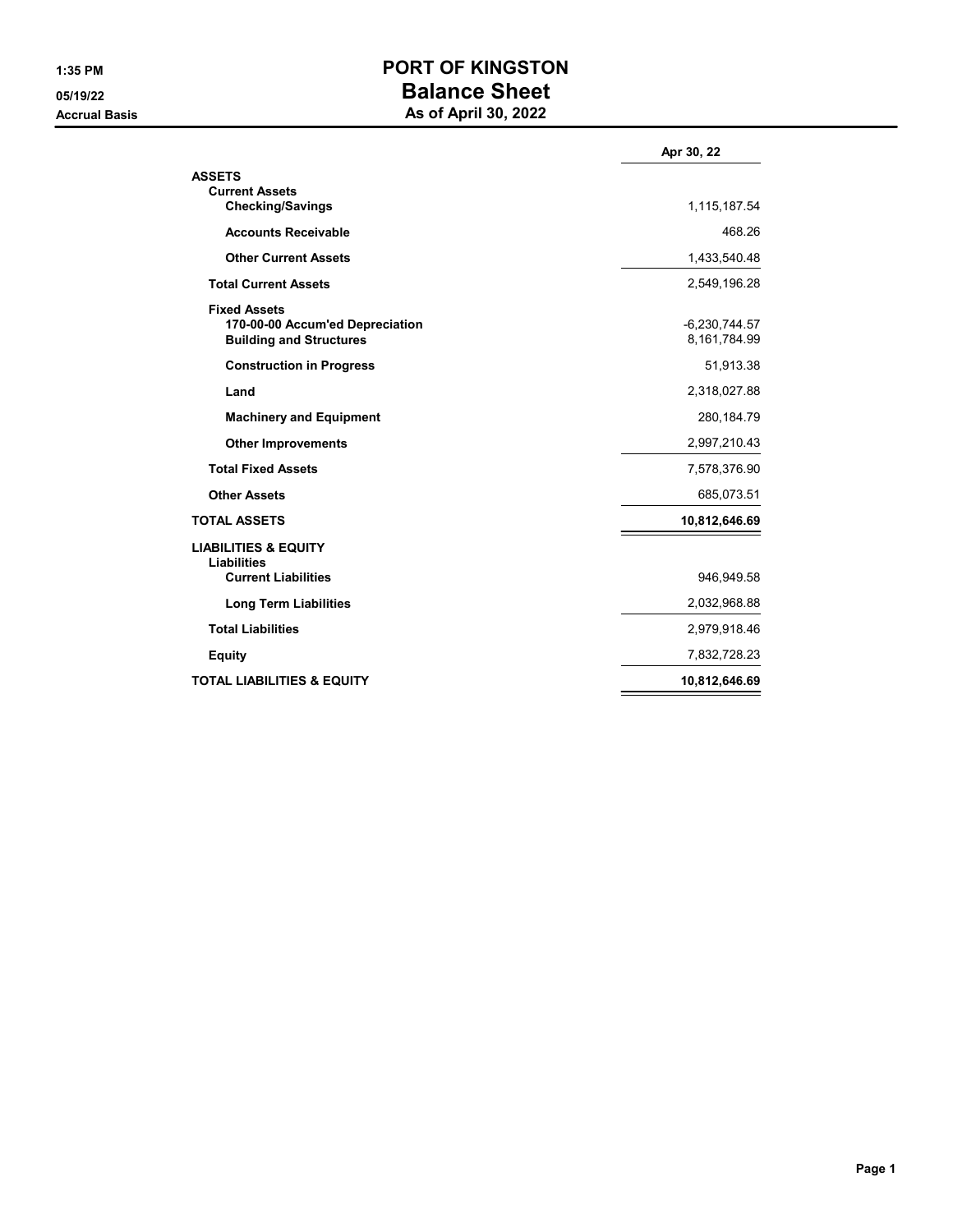**Accrual Basis** 

# **1:32 PM PORT OF KINGSTON 05/19/22 Profit & Loss**

|                                                       | Apr 22     |
|-------------------------------------------------------|------------|
| <b>Ordinary Income/Expense</b>                        |            |
| <b>Income</b>                                         |            |
| 621-10-20 Moorage Base Rate                           | 85,624.13  |
| 621-10-30 Moorage Cover Premium                       | 8,229.00   |
| 621-12-00 Kayak                                       | 713.46     |
| 621-15-00 Moorage-Transient                           | 14,128.02  |
| 621-16-00 Reservation Fees                            | 520.00     |
| 621-22-22 Moorage - Seasonal                          | 8,007.27   |
| 621-82-00 Electricity-Permanent                       | 4,348.69   |
| 621-82-05 Electricity-Transient                       | 212.96     |
| 621-82-10 Electricity Lessees                         | 2,446.85   |
| 622-91-00 Deposits Forfeited                          | -2,615.78  |
| 625-20-02 Hill House Lease                            | 1,772.42   |
| 625-20-03 Yacht Club Land Lease                       | 1,312.63   |
| 625-20-04 Aviator Land Lease                          | 402.29     |
| 625-20-08 WSDOT Land Lease                            | 18,101.24  |
| 625-20-09 Reader Board                                | 350.00     |
| 625-20-10 Kitsap Transit                              | 1,926.02   |
| 625-22-01 Liveaboard                                  | 3,200.00   |
| 626-40-00 Unleaded fuel sold                          | 13,412.71  |
| 626-45-00 Diesel fuel sold                            | 13,974.00  |
| 629-00-00 Misc Income w/o tax                         | 386.56     |
|                                                       |            |
| 629-10-00 Misc Income w/tax                           | 20.00      |
| 629-11-00 Retail Non Taxed                            | 72.50      |
| 629-11-01 Retail Taxed                                | 5.00       |
| 699-10-00 Interest Income                             | 465.48     |
| 699-20-00 Property Tax Receipts                       | 84,089.24  |
| 699-22-00 Leasehold Excise Tax                        | 0.00       |
| 699-90-00 Service Chg Revenue                         | 1,932.00   |
| Parking                                               |            |
| 625-20-01 Parking                                     | 31,737.98  |
| 625-20-02 Parking Tickets                             | 25.00      |
| 625-21-01 Leased Parking                              | 5,996.04   |
| <b>Total Parking</b>                                  | 37,759.02  |
| <b>Total Income</b>                                   | 300,795.71 |
| <b>Cost of Goods Sold</b><br>626-10-10 Retail Expense | 196.09     |
| 626-40-10 Fuel Puchased                               |            |
| Diesel fuel purchased                                 | 10,119.89  |
|                                                       | 9,512.42   |
| Unleaded fuel purchased                               |            |
| Total 626-40-10 Fuel Puchased                         | 19,632.31  |
| 626-40-30 Fuel Credit Card Fees                       | 256.84     |
| <b>Total COGS</b>                                     | 20,085.24  |
| <b>Gross Profit</b>                                   | 280,710.47 |
| <b>Expense</b>                                        |            |
| 721-10-00 Salaries and Wages                          | 74,748.06  |
|                                                       |            |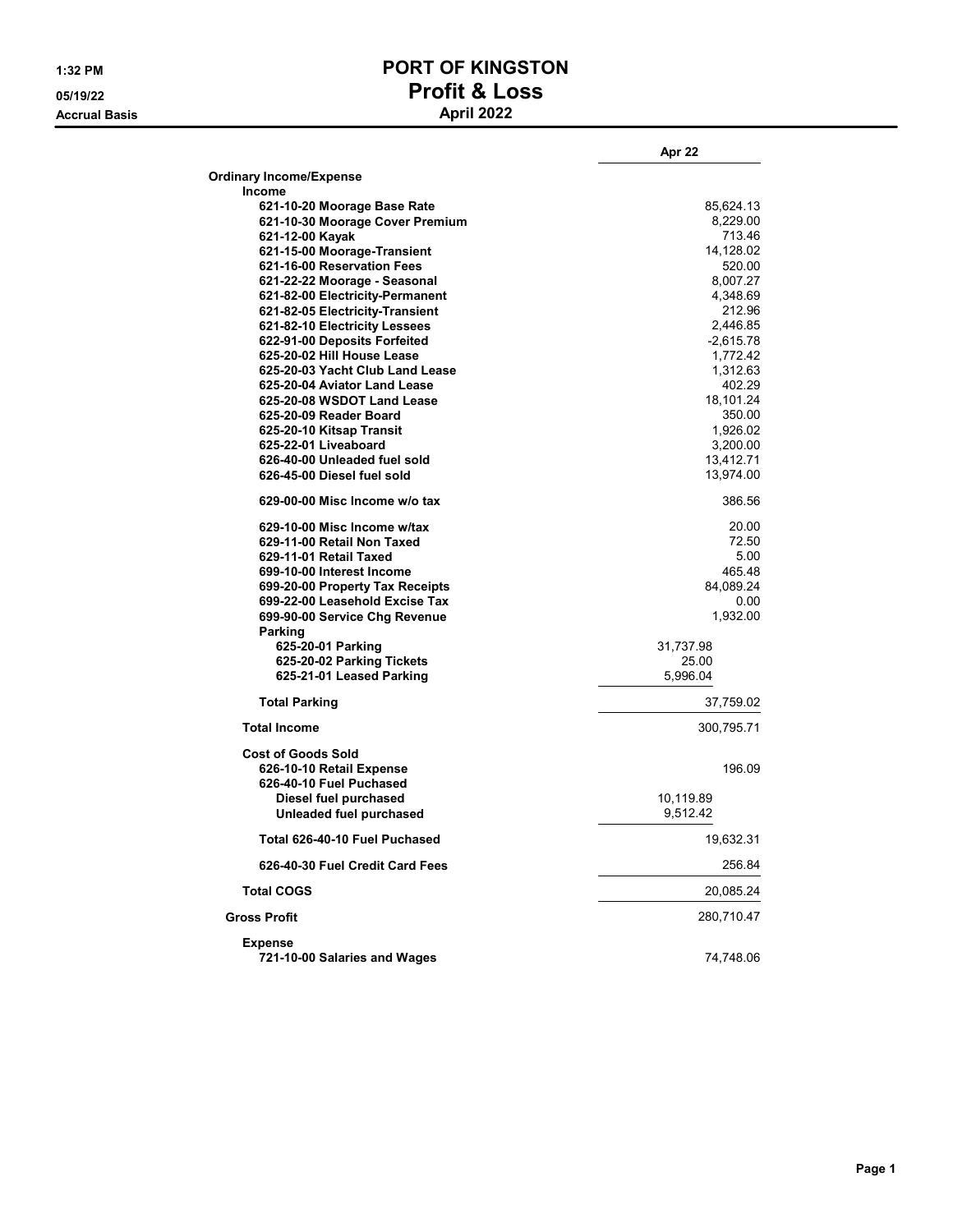**Accrual Basis** 

# **1:32 PM PORT OF KINGSTON 05/19/22 Profit & Loss**

|                                                                                                                                                                                                                                                                                                                                                                                                                           | Apr 22                                                                                                                                           |
|---------------------------------------------------------------------------------------------------------------------------------------------------------------------------------------------------------------------------------------------------------------------------------------------------------------------------------------------------------------------------------------------------------------------------|--------------------------------------------------------------------------------------------------------------------------------------------------|
| 721-20-00 Employee Medical<br>721-22-00 Pension Expense<br>721-35-00 Consulting Fees<br>721-40-00 Operating Supplies<br>721-41-00 Office Supplies<br>721-41-01 Computer Expenses<br>721-50-00 Equipment Rental<br>721-72-00 Travel<br>721-73-00 Insurance<br>721-74-00 Advertising and Promo<br>721-75-00 Dues & Publications<br>721-76-00 Training & Education<br>721-76-01 Commis Travel/trainin<br>721-81-00 Utilities | 23,622.04<br>7,284.40<br>2,892.00<br>0.00<br>1,187.14<br>2,695.28<br>368.00<br>1,527.03<br>10,212.50<br>2,919.50<br>371.64<br>1,667.85<br>496.92 |
| 721-81-01 Water<br>721-81-02 Sewer<br>721-81-03 Garbage                                                                                                                                                                                                                                                                                                                                                                   | 2,884.96<br>3,055.14<br>1,094.52                                                                                                                 |
| Total 721-81-00 Utilities                                                                                                                                                                                                                                                                                                                                                                                                 | 7,034.62                                                                                                                                         |
| 721-82-00 Electricity<br>721-88-00 Telephone/Internet<br>721-90-00 Payroll Taxes<br>721-93-00 Excise & Prop Tax Exp<br>721-95-00 Office Ccard Fees<br>721-96-00 Miscellaneous                                                                                                                                                                                                                                             | 4,693.28<br>1,470.79<br>8,520.89<br>$-212.29$<br>6,759.81                                                                                        |
| 721-96-01 Landscaping<br>721-96-03 Storage                                                                                                                                                                                                                                                                                                                                                                                | 3,712.10<br>502.00                                                                                                                               |
| Total 721-96-00 Miscellaneous                                                                                                                                                                                                                                                                                                                                                                                             | 4,214.10                                                                                                                                         |
| 721-97-00 Penalties and Fines<br>723-00-00 Repairs & Maint                                                                                                                                                                                                                                                                                                                                                                | 0.61<br>5,760.82                                                                                                                                 |
| 723-10-00 Building Maintenance<br>724-00-01 Environmental Inspect<br>781-10-00 Commiss Comp<br>799-91-20 Interest Exp GO Bond<br>999 Over/Short<br><b>Bank Service Charges</b>                                                                                                                                                                                                                                            | 746.82<br>741.16<br>4,672.15<br>2,035.80<br>$-8.01$<br>86.23                                                                                     |
| Legal<br>721-31-00 Chmelik Sitkin, Davis                                                                                                                                                                                                                                                                                                                                                                                  | 3,282.00                                                                                                                                         |
| <b>Total Legal</b>                                                                                                                                                                                                                                                                                                                                                                                                        | 3,282.00                                                                                                                                         |
| <b>Total Expense</b>                                                                                                                                                                                                                                                                                                                                                                                                      | 179,791.14                                                                                                                                       |
| <b>Net Ordinary Income</b>                                                                                                                                                                                                                                                                                                                                                                                                | 100,919.33                                                                                                                                       |
| <b>Other Income/Expense</b><br><b>Other Expense</b><br>727-00-00 Depreciation                                                                                                                                                                                                                                                                                                                                             | 41,540.93                                                                                                                                        |
| <b>Total Other Expense</b>                                                                                                                                                                                                                                                                                                                                                                                                | 41,540.93                                                                                                                                        |
| <b>Net Other Income</b>                                                                                                                                                                                                                                                                                                                                                                                                   | -41,540.93                                                                                                                                       |
| Net Income                                                                                                                                                                                                                                                                                                                                                                                                                | 59,378.40                                                                                                                                        |
|                                                                                                                                                                                                                                                                                                                                                                                                                           |                                                                                                                                                  |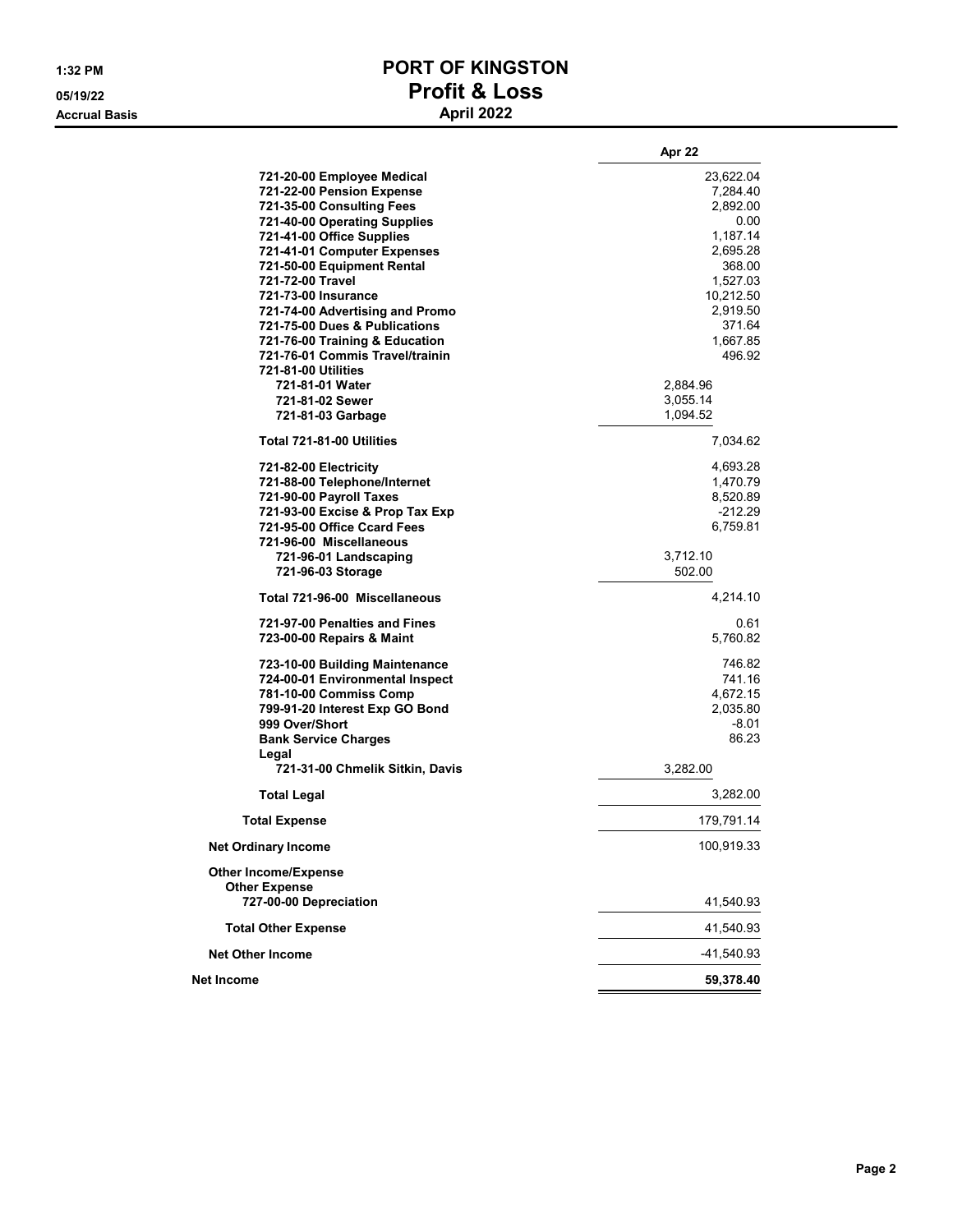## **1:33 PM PORT OF KINGSTON 05/19/22 Profit & Loss Accrual Basis January through April 2022**

|                                                       | Jan - Apr 22 |
|-------------------------------------------------------|--------------|
| <b>Ordinary Income/Expense</b>                        |              |
| <b>Income</b>                                         |              |
| 621-10-20 Moorage Base Rate                           | 343,696.12   |
| 621-10-30 Moorage Cover Premium                       | 32,883.20    |
| 621-12-00 Kayak                                       | 3,039.96     |
| 621-15-00 Moorage-Transient                           | 38,076.93    |
| 621-16-00 Reservation Fees                            | 4,602.00     |
| 621-22-22 Moorage - Seasonal                          | 35,001.69    |
| 621-82-00 Electricity-Permanent                       | 20,471.00    |
| 621-82-05 Electricity-Transient                       | 1,247.05     |
| 621-82-10 Electricity Lessees                         | 7,040.84     |
| 621-89-00 Laundry Income                              | 1,092.00     |
| 622-91-00 Deposits Forfeited                          | $-2,615.78$  |
| 625-20-02 Hill House Lease                            | 7,089.68     |
| 625-20-03 Yacht Club Land Lease                       | 5,250.52     |
| 625-20-04 Aviator Land Lease                          | 1,609.16     |
| 625-20-08 WSDOT Land Lease                            | 72,404.96    |
| 625-20-09 Reader Board                                | 2,200.00     |
| 625-20-10 Kitsap Transit                              | 7,704.08     |
| 625-22-01 Liveaboard                                  | 13,373.40    |
| 626-40-00 Unleaded fuel sold                          | 40.542.68    |
| 626-45-00 Diesel fuel sold                            | 43,082.43    |
| 629-00-00 Misc Income w/o tax                         | 1,696.24     |
| 629-10-00 Misc Income w/tax                           | 20.00        |
| 629-11-00 Retail Non Taxed                            | 240.00       |
| 629-11-01 Retail Taxed                                | 10.99        |
| 699-10-00 Interest Income                             | 1,472.79     |
| 699-20-00 Property Tax Receipts                       | 103,855.40   |
| 699-22-00 Leasehold Excise Tax                        | 688.91       |
| 699-90-00 Service Chg Revenue                         | 10,833.74    |
| Parking                                               |              |
| 625-20-01 Parking                                     | 99,621.73    |
| 625-20-02 Parking Tickets                             | 425.00       |
| 625-20-03 Commuter Park Tenant                        | 229.73       |
| 625-21-01 Leased Parking                              | 22,863.35    |
| <b>Total Parking</b>                                  | 123,139.81   |
| <b>Total Income</b>                                   | 919,749.80   |
| <b>Cost of Goods Sold</b><br>626-10-10 Retail Expense | 539.76       |
| 626-40-10 Fuel Puchased                               |              |
| Diesel fuel purchased                                 | 31,231.09    |
| Unleaded fuel purchased                               | 29,517.10    |
| Total 626-40-10 Fuel Puchased                         | 60,748.19    |
| 626-40-30 Fuel Credit Card Fees                       | 844.32       |
| <b>Cost of Goods Sold</b>                             | 4.49         |
| <b>Total COGS</b>                                     | 62,136.76    |
| <b>Gross Profit</b>                                   | 857,613.04   |
| <b>Expense</b>                                        |              |
| 721-10-00 Salaries and Wages                          |              |
| 721-12-15 Covid-19 Leave                              | 970.80       |
| 721-10-00 Salaries and Wages - Other                  | 284,278.41   |
|                                                       |              |
| Total 721-10-00 Salaries and Wages                    | 285,249.21   |